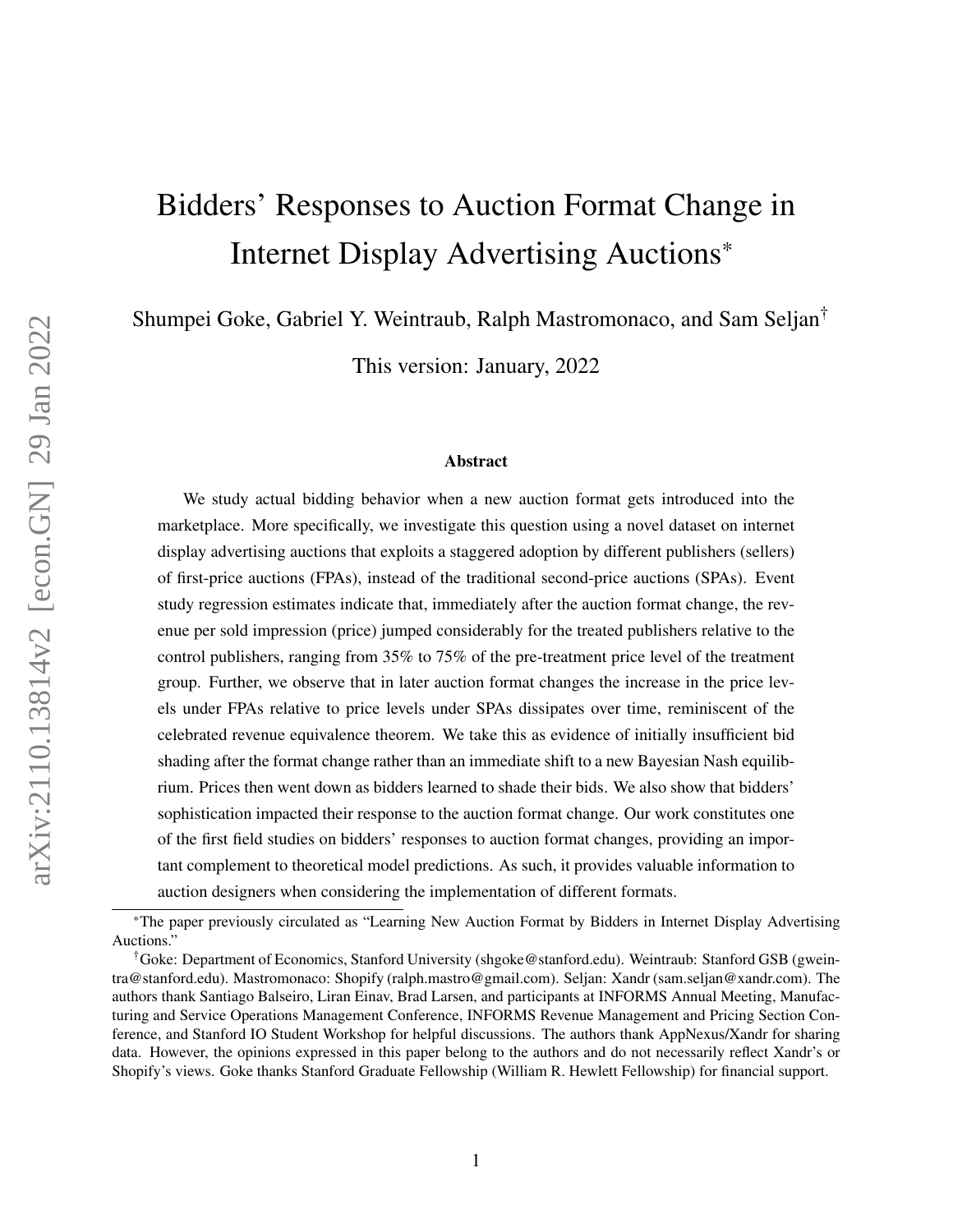### 1 Introduction

The auction literature has thrived in the past several decades, starting with classical theoretical work such as [Vickrey](#page-25-0) [\(1961\)](#page-25-0) and followed by more recent advances in empirical studies, particularly those using structural econometric approaches (see, e.g., [Hendricks and Porter,](#page-23-0) [2007;](#page-23-0) [Athey and Haile,](#page-22-0) [2007\)](#page-22-0). Most of this literature assumes that auction bidders are rational and play Bayesian Nash equilibrium strategies, following the game-theoretic tradition. The equilibrium prediction is simple with second-price auctions (SPAs) under private values: truthful bidding is a dominant strategy. By contrast, under first-price auctions (FPAs), Bayesian Nash equilibrium strategies require more sophistication from bidders: they should optimally shade their bids to balance the trade-off between paying lower prices and decreasing their chances of winning [\(Vickrey,](#page-25-0) [1961\)](#page-25-0).

At the same time, economists and scientists in other fields are becoming increasingly aware that agents consistently deviate from rational behavior, as illustrated in the seminal work of prospect theory by [Kahneman and Tversky](#page-24-0) [\(1979\)](#page-24-0). Moreover, an extensive experimental literature, surveyed in [Kagel](#page-24-1) [\(1995\)](#page-24-1) and [Kagel and Levin](#page-24-2) [\(2016\)](#page-24-2), has challenged bidders' rationality predictions from auction theory. For example, contrary to equilibrium predictions, the literature has observed higher prices in first-price auctions compared to Dutch auctions [\(Cox et al.,](#page-22-1) [1982\)](#page-22-1). More broadly, as researchers came to find discrepancies between predictions by conventional auction models and reality, they also got interested in how bidders learn or adjust their bidding strategies over time. For instance, [Kagel et al.](#page-24-3) [\(1987\)](#page-24-3) study bidding when experiment subjects participate in auctions repeatedly.

Despite all these works, to the best of our knowledge, there have been few *field* studies about learning in auctions. A notable exception is [Doraszelski et al.](#page-23-1) [\(2018\)](#page-23-1), who analyze bidders' learning when a new auction market is introduced. Understanding bidders' responses to a market design change is fundamental for policy makers as well as profit-maximizing platforms as they consider which auction format to implement among the various alternatives. For example, in the real-time sponsored search advertising market—one of the largest auction markets worldwide—there was a historical dilemma between using second-price and first-price auctions and the potential implications for bids and revenues. A similar discussion arose in the past few years in the display advertising industry regarding a transition from the traditionally used second-price auctions to first-price auctions (see Section [2.1\)](#page-4-0).

Thus motivated, in this work we present one of the first field studies in the literature, investigating bidders' responses to a change from one canonical auction format to another. Specifically, we study how bidders learn to bid when a new auction format is introduced into the marketplace. We investigate this question in the setting of internet display advertising auctions. To quantify bidders'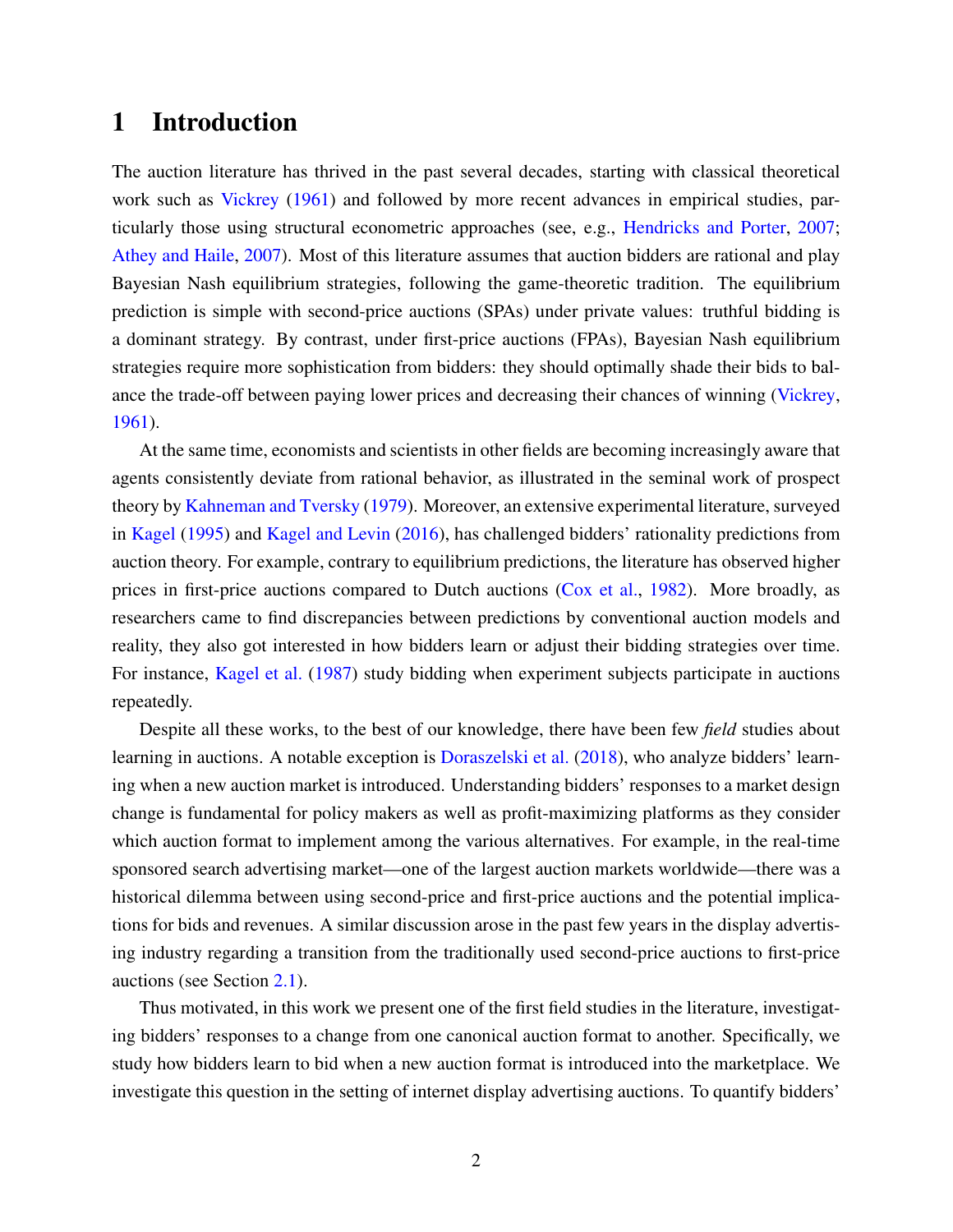responses to the format change over time, we exploit staggered adoptions by different publishers (sellers) of first-price auctions (FPAs), instead of the second-price auctions (SPAs) traditionally used in real-time bidding. We then address two questions: (1) How quickly do bidders learn to bid in the new (FPA) environment? (2) How do different bidders react to the format change?

We use daily revenue data for auctions administered by a major ad exchange platform operated by Xandr (formerly known as AppNexus). The dataset records, for each publisher–bidder pair and on each day, the number of sold impressions (i.e., the number of auctions resulting in a sale) on the platform and the aggregate revenue (i.e., the sum of the auction clearing prices). The scale of the auctions is massive: our data tallies hundreds of millions of auctions each day. To our knowledge, this is the first work in the literature using data studying an auction format change in display ad exchanges.

In our dataset, publishers switched from SPAs to FPAs in four batches: (i) September 2017, (ii) September 2019, (iii) April 2020, and (iv) June 2020. We estimate event study regressions by contrasting these publishers (treatment group) with other publishers that did not switch to FPAs on these dates (control group).

Our results show that, immediately after the format change to FPAs, the average revenue per sold impression (the average price) jumped considerably for the treated publishers relative to the control publishers. The magnitude of this jump ranges from 35% to 75% of the pre-treatment price level of the treatment group. Further, in the last three format changes, we observe that the increase in the price levels under FPAs relative to the price levels under SPAs dissipates over the next 30 to 60 days.

We interpret our results as providing evidence of initially suboptimal, insufficient bid shading from the truthful bidding strategy after the format change from SPA to FPA. If all bidders were behaving rationally, the average price would move from the mean of the second-order statistic of the bidder valuations under SPA (or the reserve price, whichever is higher), to the average highest price under some Bayesian Nash equilibrium that involves bid shading under FPA. Furthermore, it would stabilize at the new level immediately after the format change. The fact that the increase is transitory, we believe, strongly suggests initial insufficient bid shading, followed by a reduction in price as bidders learn to shade their bids under FPA.

It is interesting to observe that the price levels under FPA and SPA eventually converge. This is reminiscent of the celebrated revenue equivalence theorem shown by [Vickrey](#page-25-0) [\(1961\)](#page-25-0), [Myerson](#page-24-4) [\(1981\)](#page-24-4), and [Riley and Samuelson](#page-24-5) [\(1981\)](#page-24-5). We think that this result is quite remarkable in light of the fact that the prerequisites for the standard statement of the revenue equivalence theorem (such as bidder symmetry) generally do not hold in our setting [\(Maskin and Riley,](#page-24-6) [2000\)](#page-24-6).<sup>[1](#page-2-0)</sup>

<span id="page-2-0"></span><sup>&</sup>lt;sup>1</sup>Interestingly, a recent study by [Balseiro et al.](#page-22-2) [\(2021\)](#page-22-2) derives revenue equivalence for standard auctions (including SPAs and FPAs) in a setting that encompasses display ad auctions, i.e., where the bidders have budgets for multiple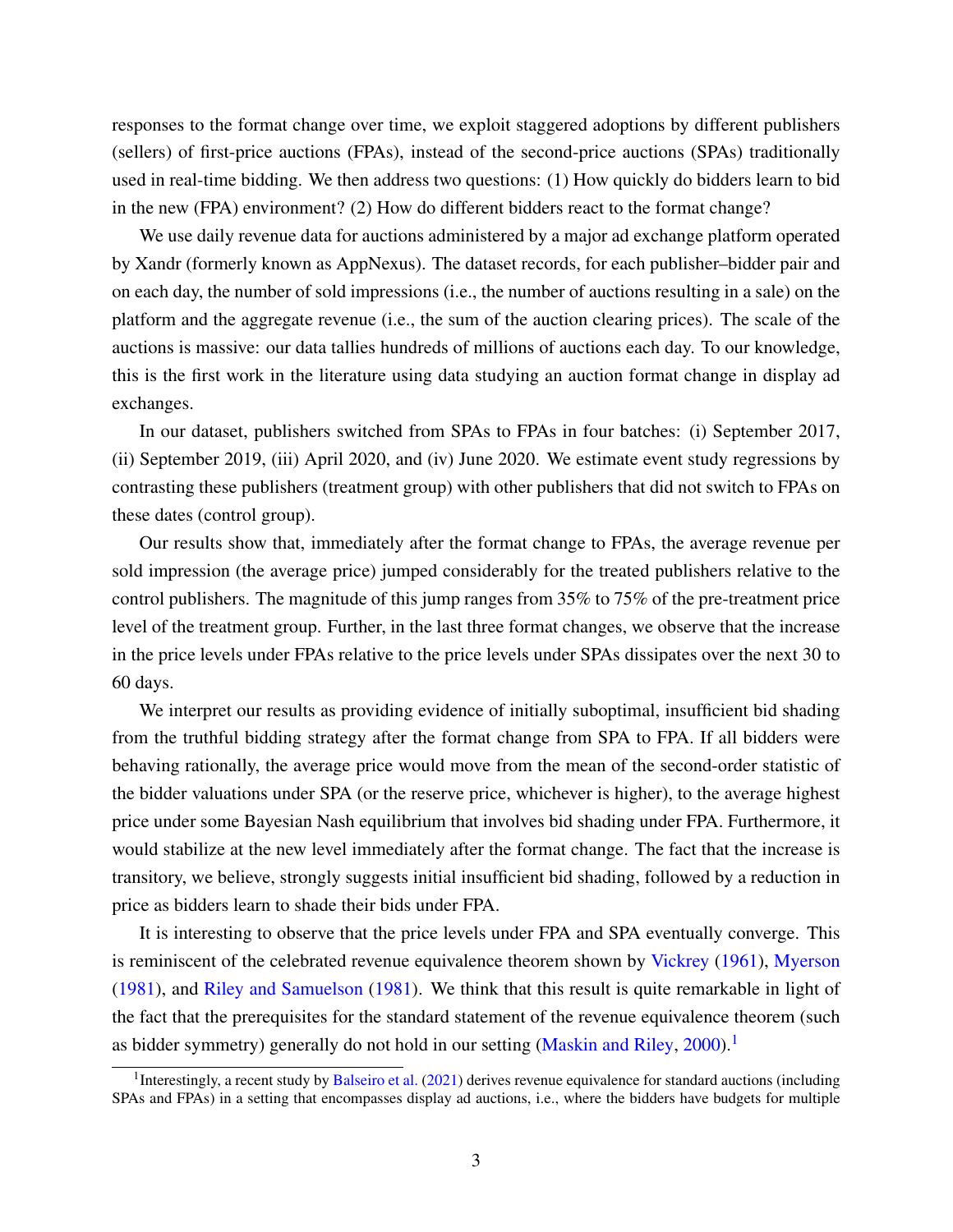Furthermore, it took less time for the price levels under FPAs to go down to the price levels under SPAs following the format change in 2019 compared to that in 2017, and it took even less time following the format changes in 2020 than the format change in 2019. This pattern suggests that bidders learn over time how to better shade their bids using a combination of first-hand experience and industry-wide learning.

Our results suggest that existing auction theory can fail to correctly predict bidder behavior in the short run, which is an important fact for market designers. In the short run, bidders may have trouble bidding optimally and so it may appear that first-price auctions are driving price increases. As a result, it is easy for myopic market designers to draw a wrong conclusion that a format change increases prices. However, over the long run, as bidders adjust to market dynamics and learn to bid more effectively, the price increase dissipates. While we believe that there are compelling reasons for internet display advertising auctions to switch to FPAs, one of them does not seem to be that they make publishers or ad exchanges more money per sold impression in the long run.

We also study the heterogeneity of the effect of the auction format changes across bidders. Specifically, we use an event study design to estimate the impact on price, separately for the bidder representing advertisers that use the bidding algorithm provided by the ad exchange ("App-Nexus/Xandr bidder") and the rest of the bidders that use other bidding algorithms. We find that, in three out of four format changes, the latter type of bidders see a bigger increase in price than the AppNexus/Xandr bidder. This suggests that the heterogeneity of the bidders' sophistication impacts how they respond to the format change: advertisers that use the ad exchange's bidding algorithm are more sophisticated in bidding, and so they shade more than other, "naive" bidders.

Finally, we present several alternative specifications and a falsifying test as robustness checks. We also present evidence that ad campaign budgets play a limited role, if any, in the main results; thus, we believe it is reasonable to interpret our results as a result of auction dynamics.

Our work contributes to the growing literature on first-price auctions in the display advertising industry, such as [Balseiro et al.](#page-22-2) [\(2021\)](#page-22-2) and [Han et al.](#page-23-2) [\(2020\)](#page-23-2). These papers use theoretical methods, and our work complements the literature by taking an empirical approach. Our work also contributes to the operations management and management science literatures that study various market design aspects of the display advertising industry; see, e.g., [Celis et al.](#page-22-3) [\(2014\)](#page-22-3) on the tension between surplus from targeting and market thickness, [Golrezaei et al.](#page-23-3) [\(2021\)](#page-23-3) on financially constrained buyers, [Fridgeirsdottir and Najafi-Asadolahi](#page-23-4) [\(2018\)](#page-23-4) on guaranteed delivery contracts (a form of selling ad spaces other than by auctions). [Agarwal et al.](#page-21-0) [\(2020\)](#page-21-0), [Choi et al.](#page-22-4) [\(2020\)](#page-22-4), [Ko](#page-24-7)[rula et al.](#page-24-7) [\(2016\)](#page-24-7), and [Muthukrishnan](#page-24-8) [\(2009\)](#page-24-8) provide surveys on various issues around the display advertising industry from the operations, information systems, economics, and computer science perspectives. More broadly, it is also related to work in operations using quasi-experimental data

auctions and need to pace their bids to meet the budget constraint.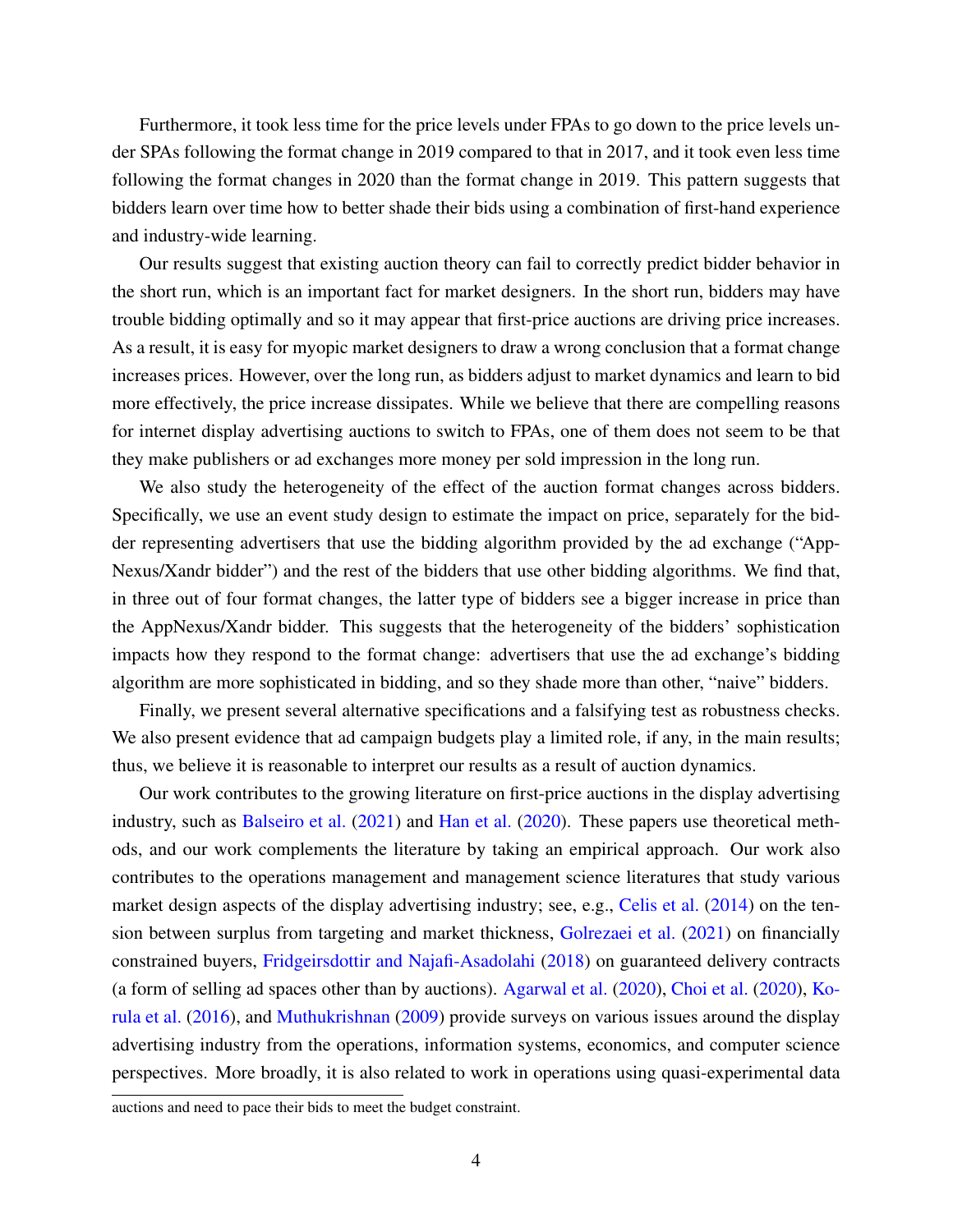to study important changes in digital platforms, such as [Li and Netessine](#page-24-9) [\(2020\)](#page-24-9), [Farronato et al.](#page-23-5) [\(2020\)](#page-23-5), and [Gallino and Moreno](#page-23-6) [\(2014\)](#page-23-6).

The rest of the paper is organized as follows. Section [2](#page-4-1) provides a detailed background on display advertising in general, and the overall trend of switching from SPAs to FPAs in particular. We then explain our dataset and the particular format changes that we exploit in our event study regressions. Section [3](#page-8-0) is the body of our analysis: we present summary statistics, event study regressions, and an interpretation of our regression estimates. We also conduct several robustness checks here. Section [4](#page-19-0) augments our main analysis by investigating the heterogeneity of spending responses by different types of bidders. Section [5](#page-21-1) concludes. The Appendices present supplementary figures and results under alternative specifications.

### <span id="page-4-1"></span>2 Institutional Background and Data

### <span id="page-4-0"></span>2.1 The Display Advertising Industry

Digital advertising is a huge industry, with \$129 billion spent in the U.S. in 2019, which is more than half of total media advertising spending [\(Skai,](#page-24-10) [2019\)](#page-24-10). Digital advertising consists mainly of two forms: (1) display advertising, which allows website publishers to monetize the ad spaces on their websites, and (2) search advertising, which shows ads that are relevant to search terms entered on search engines. Display advertising accounted for \$70 billion in the U.S. in 2019 [\(Skai,](#page-24-10) [2019\)](#page-24-10). A significant portion of display advertising (\$22 billion in the U.S. in 2019; [Fisher,](#page-23-7) [2020\)](#page-23-7) is sold using auctions with real-time bidding (RTB), which is the focus of this study.

<span id="page-4-2"></span>

Figure 1: Diagram of display advertising auctions with real-time bidding. Source: [Yuan et al.](#page-25-1) [\(2014\)](#page-25-1), modified by the authors.

Figure [1](#page-4-2) is a diagram, simplified for presentation, that explains how these auctions are run. The website publisher prepares a web page that contains ad spaces, which are slots on the web page dedicated for advertising contents. The process of RTB starts when an internet user visits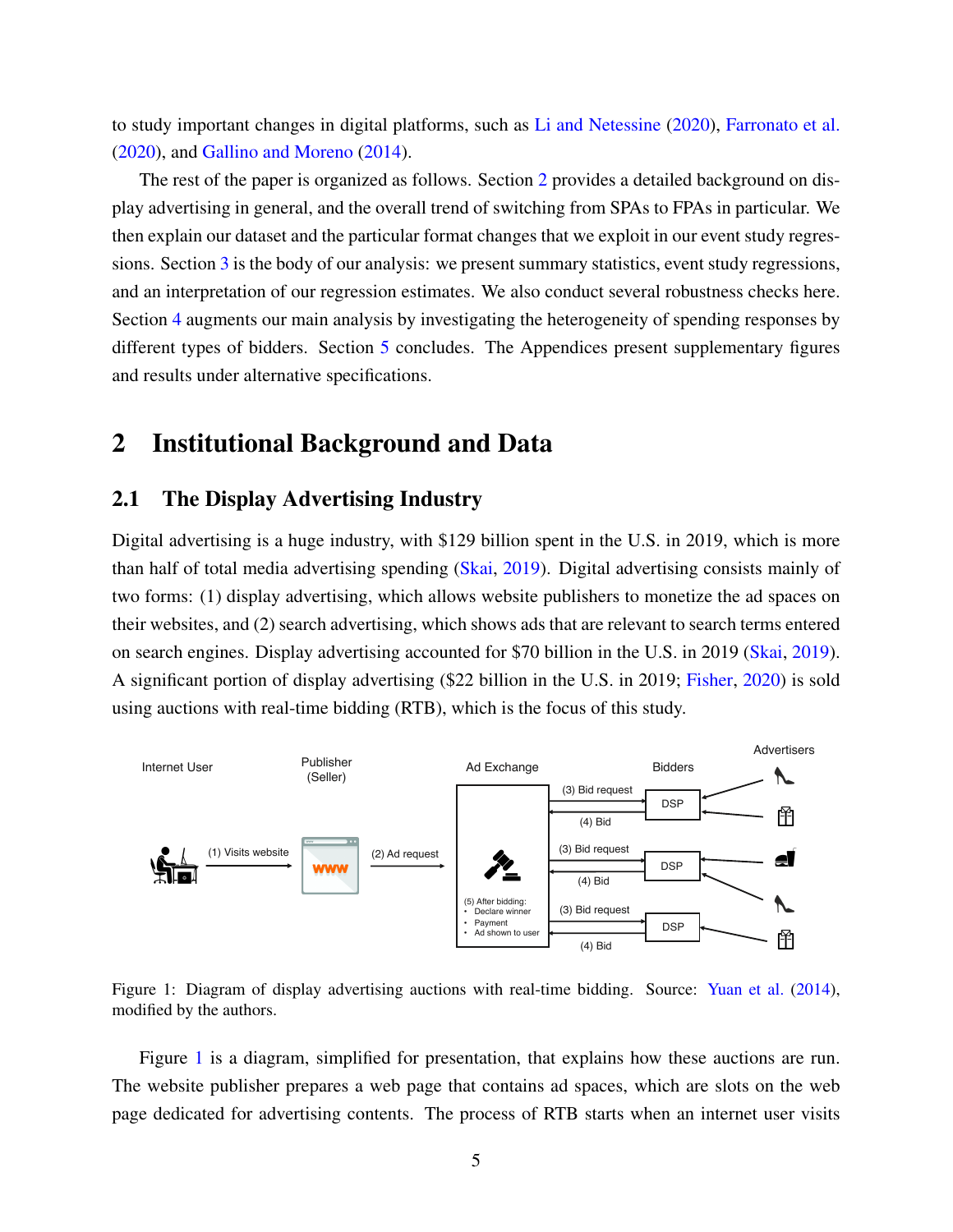that web page (1), whether on a computer or a mobile device. The web browser loads the HTML source code of the web page, which contains a code snippet to show the ad content. The browser, by loading that code snippet, sends a request to the ad exchange that an advertising be served, which is called an ad request or ad call (2). The ad exchange then uses an auction to decide which advertiser will serve the ad. (For many digital publishers, there are additional systems that make decisions before the ad request reaches the ad exchange or after the ad exchange selects a winning bid. However, for the publishers in this study, Figure [1](#page-4-2) is a useful depiction of the process during the data period.)

Typically advertisers retain intermediaries, called demand-side platforms (DSPs), that submit bids to the ad exchange on their behalf. The ad exchange requests bids from the DSPs (3), and the DSPs submit bids on behalf of advertisers based on the parameters that the advertisers configure in their advertising campaigns (4). When bids are collected, the ad exchange determines the winning bidder and the auction price, and the winning advertiser (selected by the winning bidder) gets to serve its advertising content to the internet user  $(5)$ .

This entire process (starting from the internet user's visit to a webpage and ending with the ad content being served) is automated and completed in milliseconds. The ad exchange runs hundreds of billions of such auctions every day. Each instance of serving an advertisement in one ad space is called an *impression*. There is, in principle, one auction per impression. If the web page contains multiple ad spaces (e.g., at the top of the page and in the right column), there are multiple auctions and multiple impressions each time a user loads that page.

Traditionally, display advertising was sold using second-price auctions in parallel with the tradition of search advertising [\(Edelman et al.,](#page-23-8) [2007;](#page-23-8) [Wang et al.,](#page-25-2) [2017\)](#page-25-2). However, there has been a growing trend of shifting from second-price auctions to first-price auctions to sell display ads, culminating in Google's decision to change its auction format for Google Ad Manager from SPA to FPA announced in March  $2019<sup>2</sup>$  $2019<sup>2</sup>$ . This movement started with the selling side's desire to extract revenue above the second-highest bid: often, publishers observed a large gap between the highest and second-highest bids, sometimes as much as 70% [\(Bender,](#page-22-5) [2016\)](#page-22-5). As a result, the selling side developed yield-enhancing technologies, such as "hard floors" and "soft floors."<sup>[3](#page-5-1)</sup> One such technology, Dynamic Price Floors, which adjusts the price floors programmatically and in real time [\(Bender,](#page-22-5) [2016\)](#page-22-5), was criticized as opaque [\(Doherty,](#page-23-9) [2014\)](#page-23-9). Advertisers were especially concerned that the price floors were manipulated so that they got very close to the highest bid,

<span id="page-5-0"></span><sup>2</sup>[https://www.blog.google/products/admanager/simplifying-programmatic-first-price-auct](https://www.blog.google/products/admanager/simplifying-programmatic-first-price-auctions-google-ad-manager/) [ions-google-ad-manager/](https://www.blog.google/products/admanager/simplifying-programmatic-first-price-auctions-google-ad-manager/)

<span id="page-5-1"></span><sup>3</sup>Hard floors are traditional reserve prices. Soft floors work as follows. If there are bids above the soft floor, the winner, i.e., the bidder with the highest bid, will pay the soft floor or the second-highest bid, whichever is higher (second-price auction). If all bids are below the soft floor, the winner will pay her own bid (first-price auction). [Zeithammer](#page-25-3) [\(2019\)](#page-25-3) analyzes equilibrium bidding in auctions with soft floors.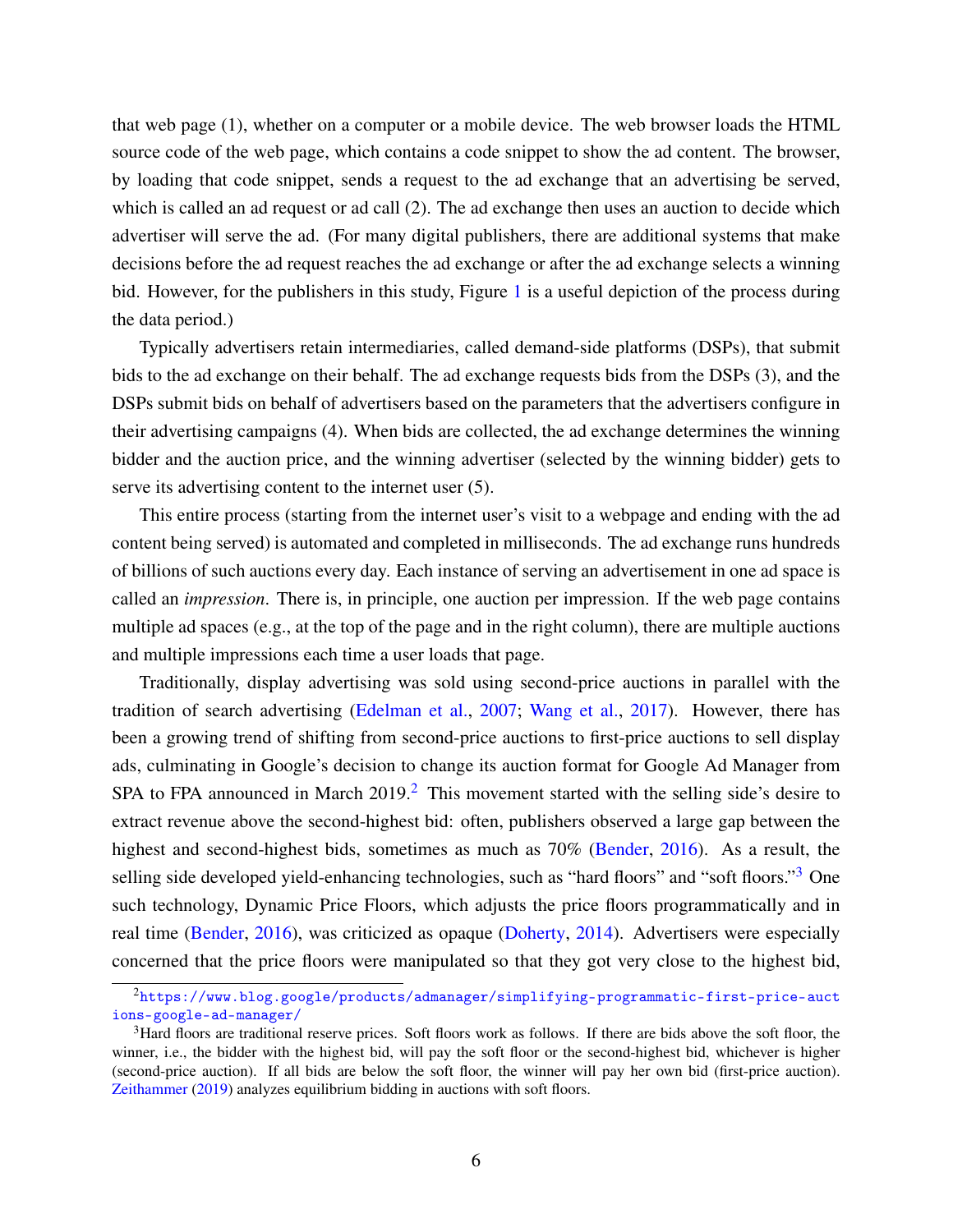essentially requiring them to pay what they bid [\(Caruso,](#page-22-6) [2015\)](#page-22-6): they even had suspicions that the price floors were being set after the bids had been submitted [\(Benes,](#page-22-7) [2017\)](#page-22-7). (This is exactly the incentive compatibility concern regarding SPAs raised by [Akbarpour and Li,](#page-21-2) [2020\)](#page-21-2). First-price auctions have been seen as a way to solve this transparency concern, while ostensibly solving sellers' concerns about the gap between the highest and second-highest bid [\(Sluis,](#page-24-11) [2017\)](#page-24-11). The advent of header bidding also strengthened the argument for the adoption of FPAs [\(Despotakis et](#page-23-10) [al.,](#page-23-10) [2021\)](#page-23-10). This work excludes data of publishers running header bid auctions.

### <span id="page-6-2"></span>2.2 Data and Auction Format Change from SPAs to FPAs

Our goal is to investigate bidders' responses to the switch from SPAs to FPAs by publishers. For this purpose, we use the dataset of a major ad exchange platform operated by Xandr. The data is aggregated in the following manner. Publisher revenue and the number of sold impressions are tallied for all auctions run on each day, separately for each publisher–bidder pair. In other words, our data records that a given publisher earned \$X by selling Y impressions to a given bidder.<sup>[4](#page-6-0)</sup> We do not have auction-level data such as revenue and losing bids for each auction. We focus on real-time bidding (RTB) auctions with no pre-negotiated deals between the publisher and any bidders.[5](#page-6-1)

We use data on two sets of publishers: publishers owned by a company that operates globally ("Global Company"), and publishers owned by three different media companies operating in Europe ("European Media Companies"). The Global Company has several different functionalities, and each functionality has a website (publisher) in virtually every country/jurisdiction across the world. The three European Media Companies have many websites (publishers) such as those for newspapers and magazines: one such company, Company A, has many publishers in different parts of Europe, while the other two companies, Companies B and C, operate exclusively in one European country, Country Y.

We compare four sets of treatment–control pairs of publishers (Figure [2\)](#page-7-0):

1. Publishers of the Global Company switched to FPA in two waves: a large majority of publishers on September 21, 2017, and the remaining publishers on February 1, 2018. The change took place at the country level: all publishers in smaller countries/jurisdictions switched in September ("September Publishers"), and all publishers in larger countries/jurisdictions switched in February ("February Publishers"). The data period is June 2011 to September 2019. We compare September Publishers (treatment group) to February Publishers (control group).

<span id="page-6-0"></span><sup>&</sup>lt;sup>4</sup>In this example, the number of impressions Y excludes auctions that did not result in the delivery of advertising contents for reasons such as server timeouts or failure of bids to meet the reserve price.

<span id="page-6-1"></span> ${}^{5}$ For example, [Kim et al.](#page-24-12) [\(2021\)](#page-24-12) studies the impact of deals on publisher revenue.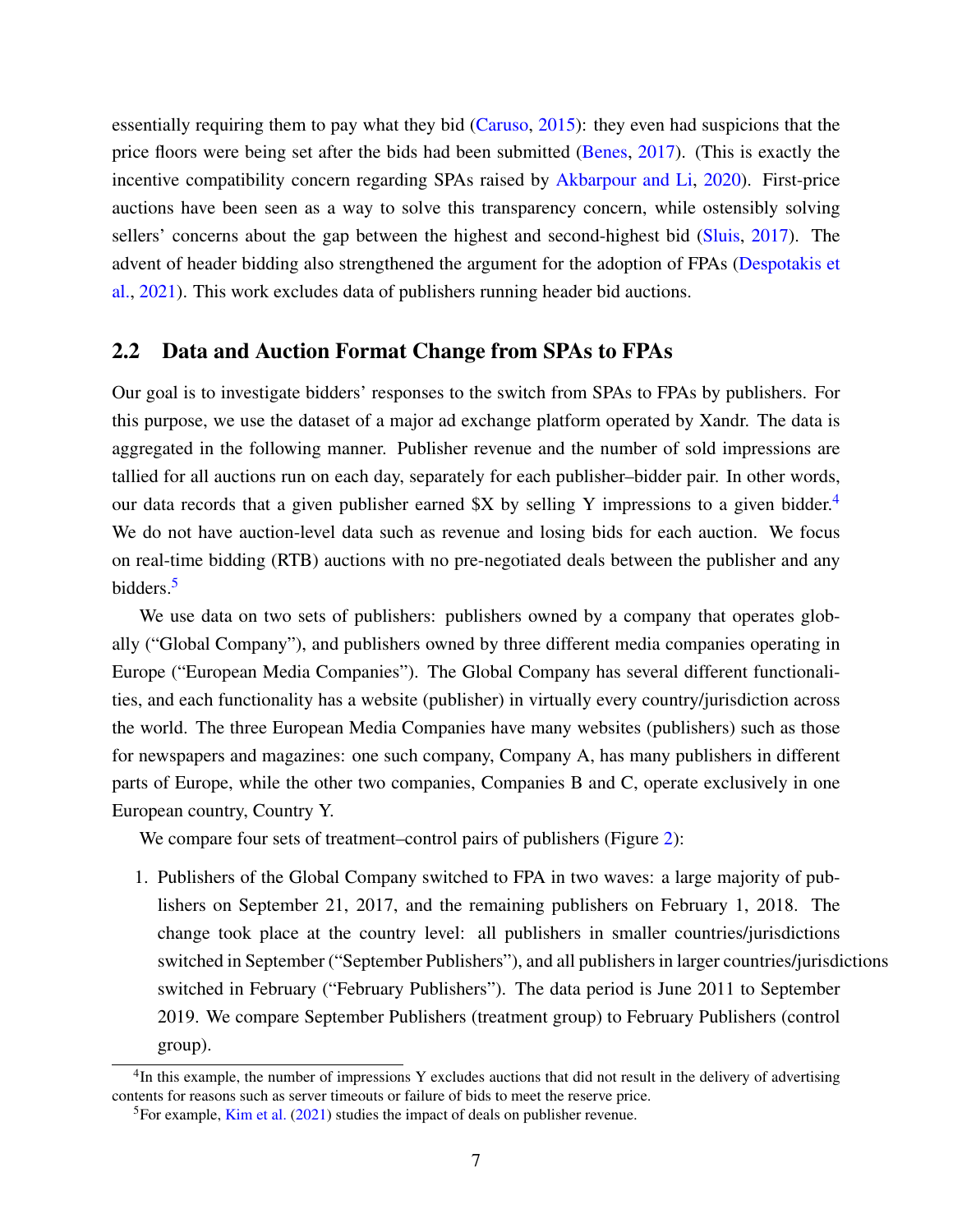<span id="page-7-0"></span>

Figure 2: Types of publishers and dates of format changes. The four columns on the right indicate treatment– control pairs in the event study regressions ("T" indicates the treatment group and "C" indicates the control group). The gray bars represent periods under SPA and the orange bars represent periods under FPA.

- 2. European Media Company A, operating internationally, changed the auction format for its publishers in Country X to FPA on September 17, 2019. We compare these publishers (treatment group) to other publishers of European Media Companies, i.e., publishers of Company A outside of Country X and publishers of Companies B and C (control group). The data period is January 2017 to August 2020.
- 3. All publishers of European Media Company B, operating in Country Y, switched to FPA on April 1, 2020. We compare these publishers (treatment group) to (i) all publishers of Company A outside of Countries X and Y and (ii) all publishers of Company C (control group). The data period is January 2017 to August 2020.
- 4. A single publisher of Media Company A, operating in Country Y, switched to FPA on June 1, 2020. We compare this publisher (treatment group) to (i) all publishers of Company A outside of Countries X and Y and (ii) all publishers of Company C (control group). The data period is January 2017 to August 2020.

Switching to FPAs was a big business decision. As a result, the Global Company piloted FPAs in smaller markets (September Publishers) before adopting them worldwide. The European Media Companies are smaller and have less capabilities to "test and learn" like the Global Company does, and so it took longer for them to embrace the change.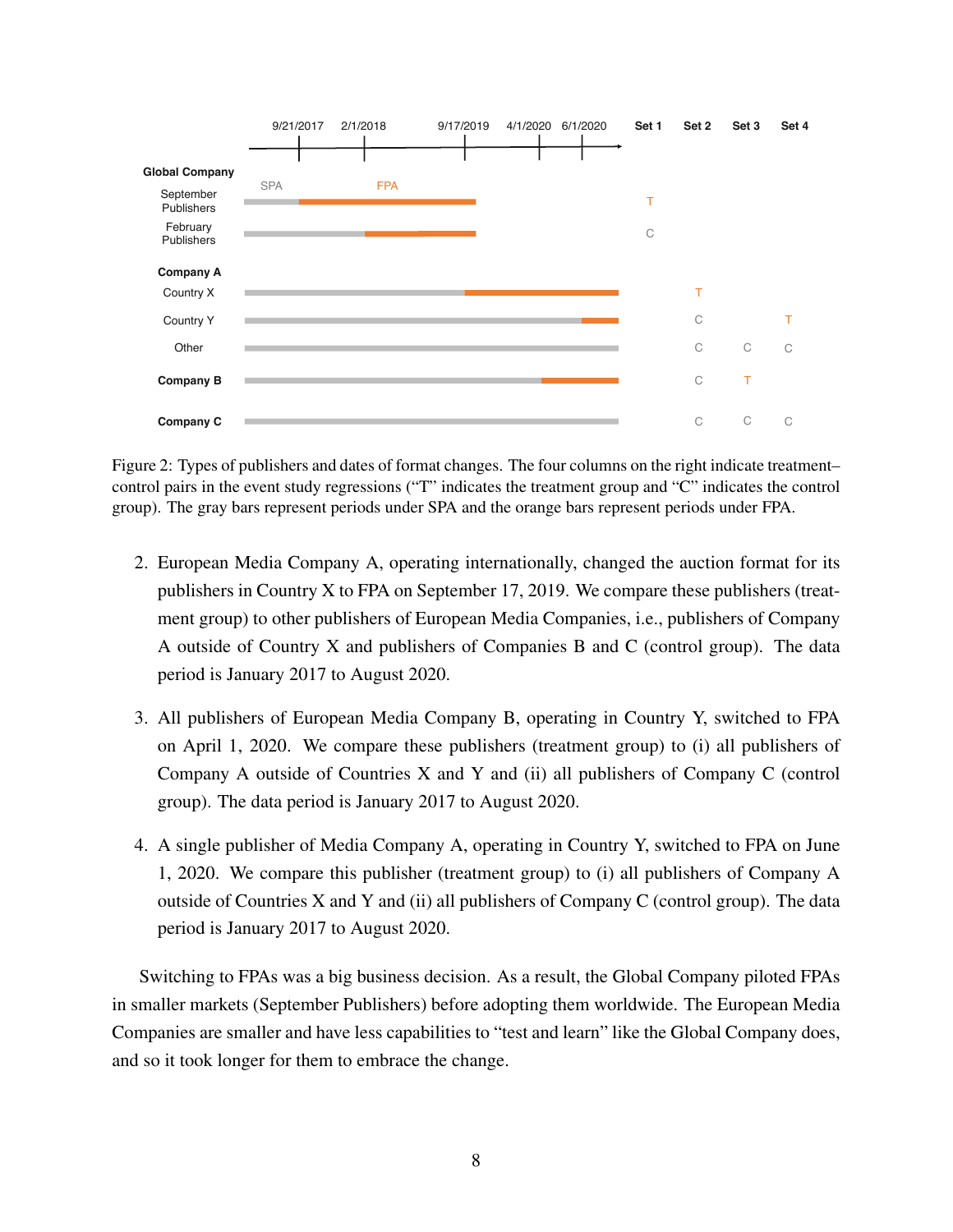### <span id="page-8-0"></span>3 Aggregate Response at the Publisher Level

### 3.1 Summary Statistics

As a motivating fact, we compare how the average auction clearing price changes in response to the format change from SPAs to FPAs. Table [1](#page-10-0) shows a pre–post comparison at the treatment– control group level for each of the four format changes. Panels A to D each correspond to one batch of auction format change. For each of these changes, we aggregate the number of sold impressions and the publishers' revenue, separately for all treated publishers (left two columns) and all control publishers (right two columns),  $6$  and separately for the 30-day period immediately before the format change and the 30-day period immediately after the format change. We then compute the average price by dividing the revenue by the number of sold impressions.

For all format changes, we observe that the average price for treated publishers exhibits a significant increase after the format change: 39% for September Publishers (from \$0.61/1000 to \$0.85/1000), 21% for Company A in Country X, 21% for Company B, and 80% for Company A in Country Y. The corresponding numbers for control publishers are smaller in magnitude and sometimes negative (−8%, 5%, −20%, and 15%, respectively). We see this increase in price across all format changes even though the price levels differ substantially across publisher groups.<sup>[7](#page-8-2)</sup>

Figure [3](#page-11-0) visualizes this observation by plotting the weekly time series of the average price. In this plot, we aggregate the revenue and the number of sold impressions for all treated publishers and all control publishers in each week, and compute the average price by dividing the revenue by the number of sold impressions. The top panel shows the time series for the Global Company, and the two vertical lines indicate format change dates for September Publishers and February Publishers. Looking at the first format change, we observe a spike in the average price for September Publishers immediately after they switched to FPAs, but the trend is stable for February publishers. The pattern is reversed in the February 2018 switch: the plot exhibits a spike in the average price for February Publishers. A similar observation holds for Company A in Country X (Figure [3,](#page-11-0) middle panel) and the 2020 format changes (Figure [3,](#page-11-0) bottom panel). Somewhat surprisingly, the surge in coronavirus cases in Europe and the ensuing social disruption starting in March 2020

<span id="page-8-1"></span><sup>6</sup>For European Media Companies, we exclude certain minor/inactive publishers in order to have enough observations around the format change date. For the format change in September 2019, we include only publishers that sold at least 10,000 impressions and earned \$100 USD every month from August 2017 to August 2019. For the two format changes in 2020, we include only publishers that sold at least 1,000 impressions every month from October 2019 to July 2020. The included publishers account for more than 90% of impressions and revenue in the indicated periods. The number of publishers in Table [1](#page-10-0) does not count the excluded publishers.

<span id="page-8-2"></span> $<sup>7</sup>$ The difference in price levels across publishers is due mainly to the quality of ad spaces. For instance, European</sup> Media Companies tend to have higher-quality ad spaces because they are media companies that earn a significant portion of revenue from selling ads. By contrast, the Global Company has its main business that does not depend on advertising revenue.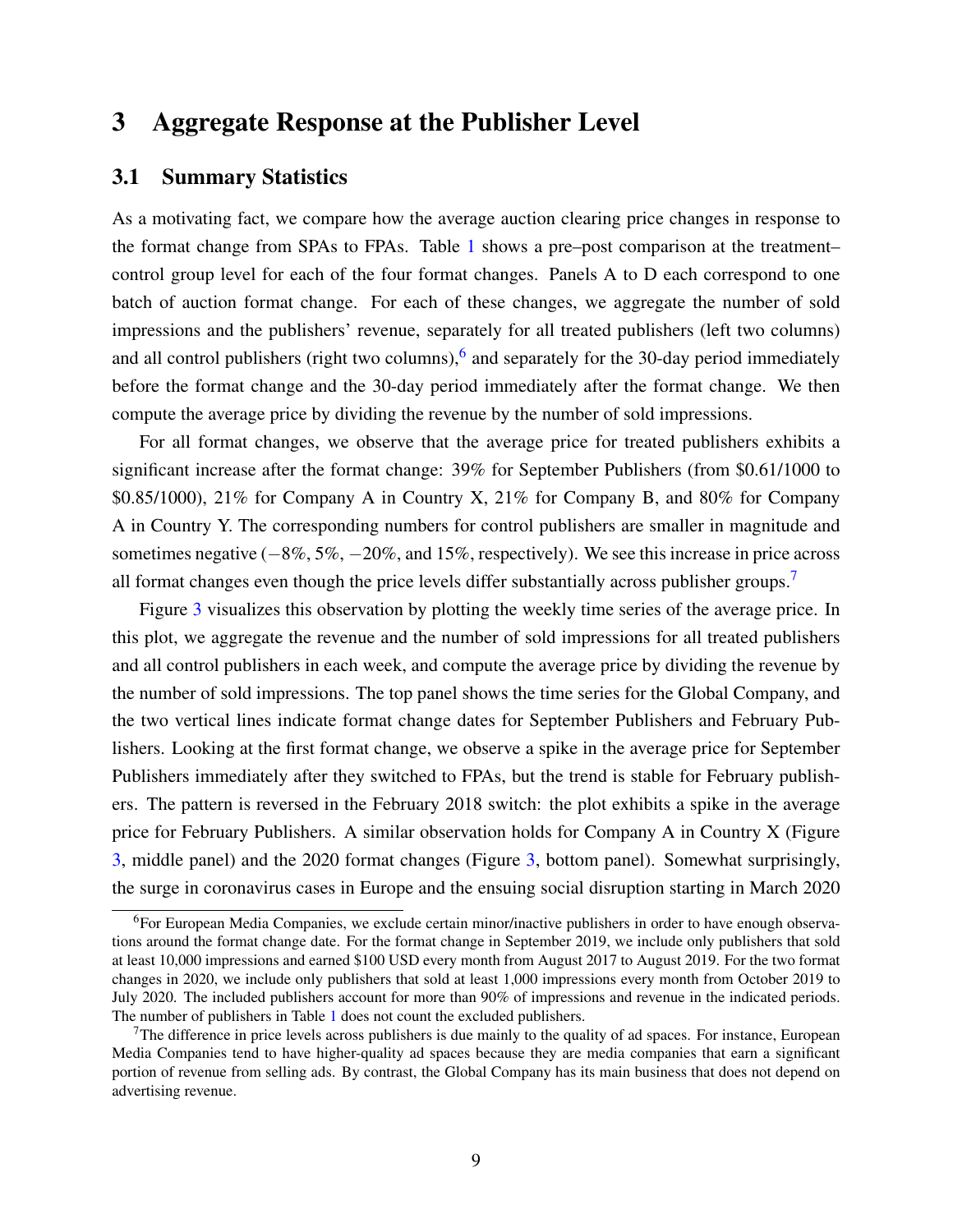did not affect the average price for European Media Companies, at least in any obvious manner.

#### 3.2 Event Study Regressions

#### 3.2.1 Specification

As Table [1](#page-10-0) and Figure [3](#page-11-0) indicate, the publishers that switched to FPAs experienced a surge in average prices. In this section, we formalize this observation through a rigorous event study design that controls for publisher and time fixed effects, as well as seasonality, which is known to be prevalent in the industry.

We first aggregate data to the publisher–day level: we tally the revenue and the number of impressions sold by each publisher on each day, and compute the average price based on them. We then estimate the following regression equation, separately for each treatment–control group pair:

<span id="page-9-1"></span>
$$
y_{pt} = \alpha_p + \sum_{\underline{k} \leq k \leq \overline{k}, \, k \neq -1} \beta_k D_p \cdot 1(K_t = k) + \gamma_t + \gamma_{p, \text{down}(t)} + \gamma_{p, \text{dom}(t)} + \gamma_{p, \text{month}(t)} + \gamma_{p, \text{eog}(t)} + \varepsilon_{pt}, \tag{1}
$$

where *p* is a publisher, *t* is a day,  $y_{pt}$  is average price,  $\alpha_p$  is publisher fixed effect, and  $\gamma_t$  is time (day) fixed effect. We also include publisher-specific seasonal fixed effects  $\gamma_{p,\text{down}(t)}$ ,  $\gamma_{p,\text{dom}(t)}$ ,  $\gamma_{p,\text{month}(t)}$ , and  $\gamma_{p,\text{evo}(t)}$ . In other words, we have the following fixed effects, separately for each publisher *p*: (i) day of week (7 fixed effects per publisher before perfect multicollinearity is re-moved), (ii) day of month (30 fixed effects per publisher),<sup>[8](#page-9-0)</sup> (iii) month (12 fixed effects per publisher), and (iv) end of quarter (2 fixed effects per publisher, one for the last 14 days of every March, June, September, and December combined, and another for days other than at the end of the quarter).

The coefficients of interests are  $\beta_k$ . The variable  $D_p$  is the treatment indicator, which takes a value of 1 if publisher  $p$  is in the treatment group. This is interacted with dummy variables for  $K_t$ (number of days from the date of format change till *t*, which is censored at a negative number *k* from below and a positive number  $\bar{k}$  from above). In the estimation, we take  $k = -65$ ,  $\bar{k} = 65$  and plot estimates for  $-60 \le k \le 60$ . We omit the parameter for  $k = -1$ , and hence all estimates are with respect to the day before the auction format change.

We create a dataset for each treatment–control group pair in Figure [2:](#page-7-0) there is a single treatment date within each dataset. We truncate the data period before the control publishers (e.g., Global Company February Publishers) switched to FPAs, so that the data period is June 2011 to January 2018 for Set 1, January 2017 to February 2020 for Set 2, and January 2017 to August 2020 for Sets 3 and 4. The data is winsorized by capping the values of *ypt* at the 0.1 percentile from below and

<span id="page-9-0"></span><sup>&</sup>lt;sup>8</sup>We use the same fixed effect for the 30th and 31st days of the month, as there are fewer observations on the 31st day.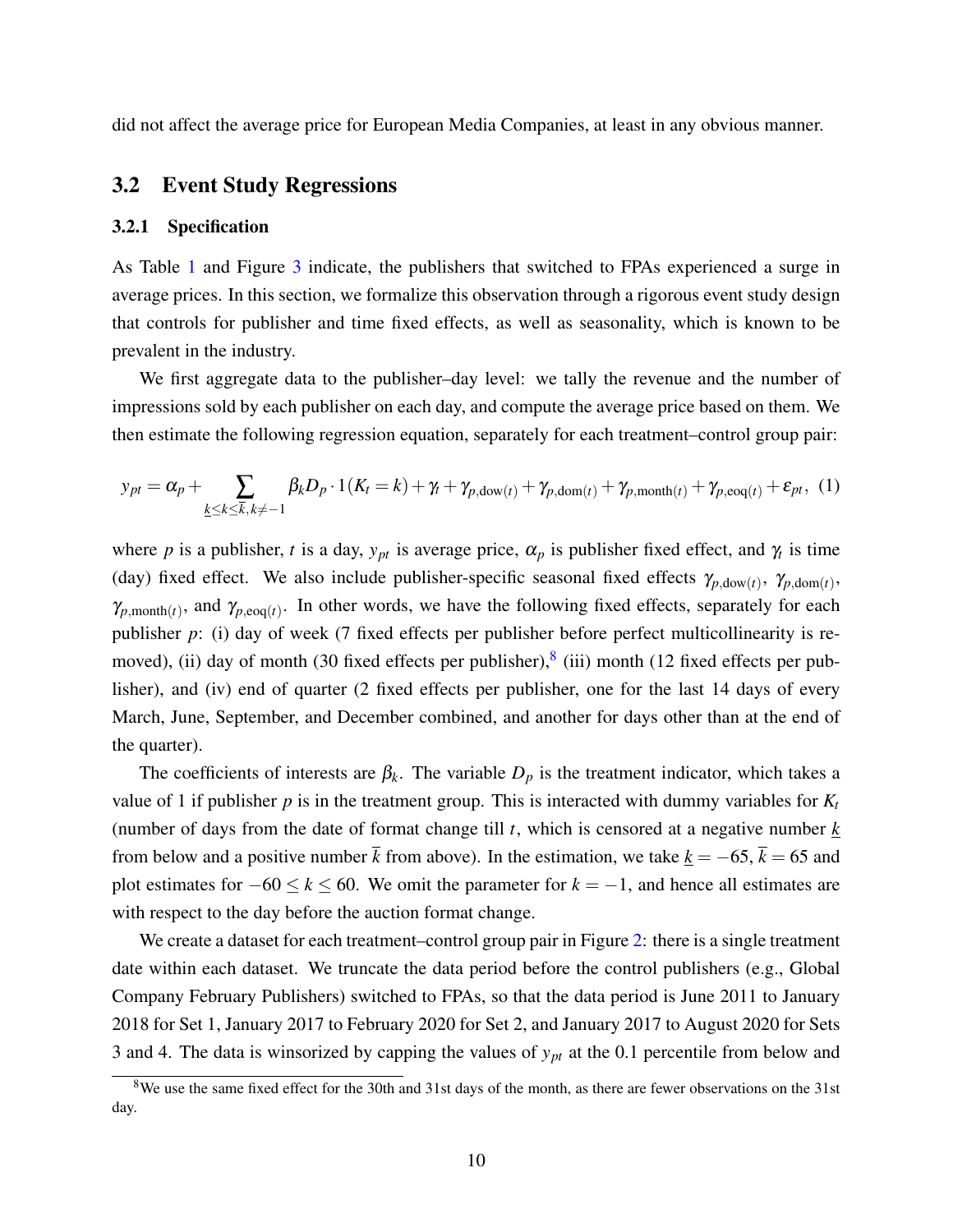<span id="page-10-0"></span>

| Panel A: Global Company                         |                                |                   |                           |                   |
|-------------------------------------------------|--------------------------------|-------------------|---------------------------|-------------------|
|                                                 | September publishers<br>160    |                   | February publishers<br>38 |                   |
| Number of publishers                            |                                |                   |                           |                   |
|                                                 | 8/22-9/20/2017                 | 9/21-10/20/2017   | 8/22-9/20/2017            | 9/21-10/20/2017   |
| Number of sold impressions [000 000]            | 7359.72                        | 7627.86           | 12697.97                  | 12976.45          |
| Revenue [000 USD]                               | 4478.60                        | 6474.20           | 15088.52                  | 14229.78          |
| Average price [1/1000 USD]                      | 0.61                           | 0.85              | 1.19                      | 1.10              |
| Panel B: European Media Companies, first batch  |                                |                   |                           |                   |
|                                                 | Company A, Country X<br>44     |                   | Other<br>32               |                   |
| Number of publishers                            |                                |                   |                           |                   |
|                                                 | 8/18-9/16/2019                 | 9/17-10/16/2019   | 8/18-9/16/2019            | 9/17-10/16/2019   |
| Number of sold impressions [000 000]            | 89.38                          | 51.26             | 522.18                    | 642.98            |
| Revenue [000 USD]                               | 421.16                         | 292.71            | 662.10                    | 855.28            |
| Average price [1/1000 USD]                      | 4.71                           | 5.71              | 1.27                      | 1.33              |
| Panel C: European Media Companies, second batch |                                |                   |                           |                   |
|                                                 | European Media Company B<br>15 |                   | Other                     |                   |
| Number of publishers                            |                                |                   | 48                        |                   |
|                                                 | 3/2-3/31/2020                  | 4/1-4/30/2020     | 3/2-3/31/2020             | 4/1-4/30/2020     |
| Number of sold impressions [000 000]            | 39.09                          | 27.25             | 188.68                    | 166.63            |
| Revenue [000 USD]                               | 119.92                         | 101.41            | 260.27                    | 184.57            |
| Average price [1/1000 USD]                      | 3.07                           | 3.72              | 1.38                      | 1.11              |
| Panel D: European Media Companies, third batch  |                                |                   |                           |                   |
|                                                 | Company A, Country Y<br>1      |                   | Other                     |                   |
| Number of publishers                            |                                |                   | 48                        |                   |
|                                                 | 5/2-5/31/2020                  | $6/1 - 6/30/2020$ | 5/2-5/31/2020             | $6/1 - 6/30/2020$ |
| Number of sold impressions [000 000]            | 7.63                           | 6.13              | 219.36                    | 259.58            |
| Revenue [000 USD]                               | 10.81                          | 15.66             | 246.32                    | 334.56            |
| Average price [1/1000 USD]                      | 1.42                           | 2.55              | 1.12                      | 1.29              |

Table 1: Comparison of number of sold impressions, revenue, and average price for the 30-day period before and after auction format change. The left two columns summarize data for publishers that switched from SPAs to FPAs on September 21, 2017 (Panel A), September 17, 2019 (Panel B), April 1, 2020 (Panel C), and June 1, 2020 (Panel D) (treatment group), and the right two columns summarize data for publishers that did not switch at these times. The number of impressions and the revenue are aggregated for both groups of publishers, separately for the 30-day period indicated in the second line of each panel. The average price is obtained by dividing the revenue by the number of sold impressions.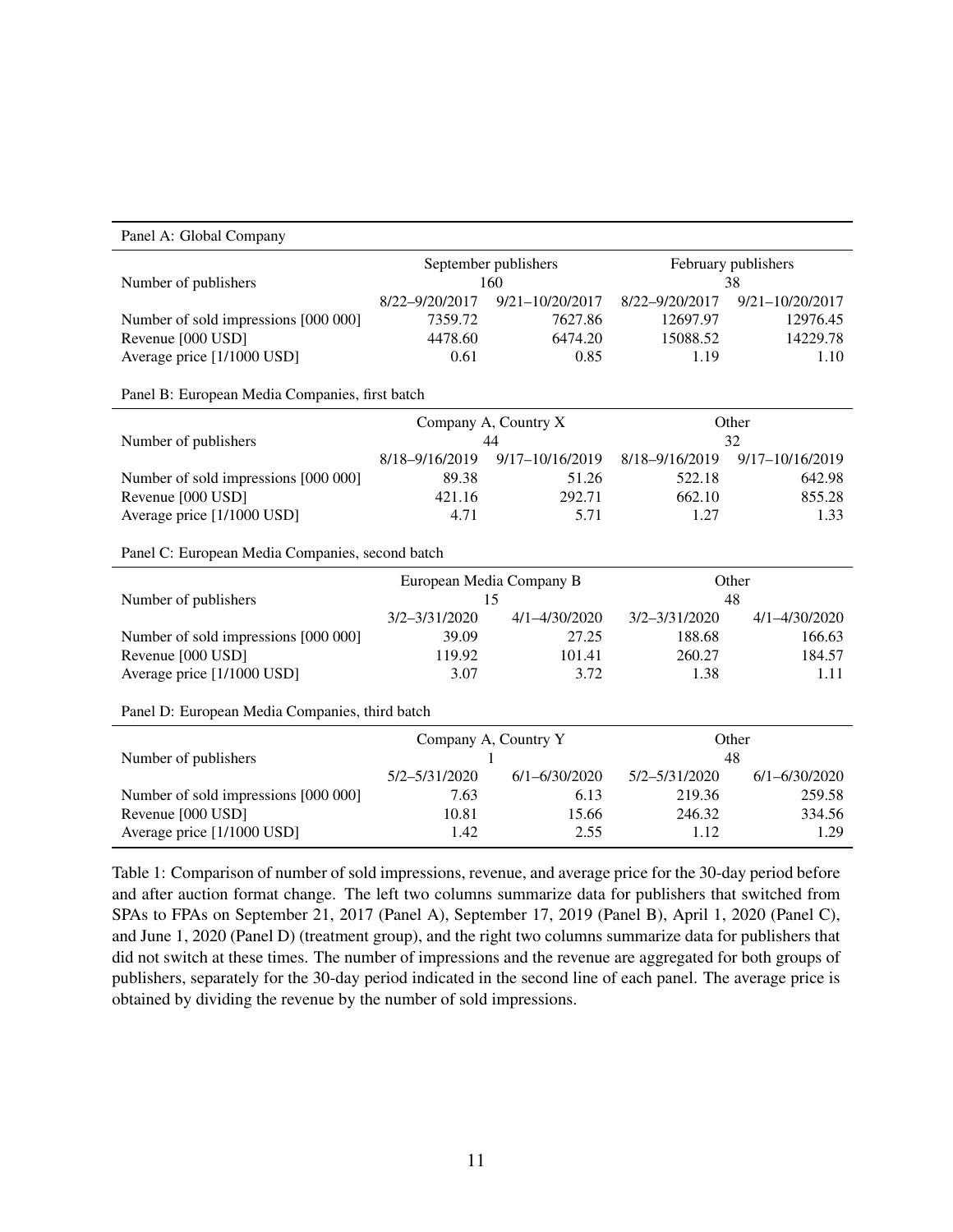<span id="page-11-0"></span>

Figure 3: Weekly time series of the average price by each publisher group as defined in Table [1.](#page-10-0) The top panel plots the time series for September Publishers and February Publishers of the Global Company, and the vertical lines indicate their dates of format change. The middle panel plots the time series for European Media Companies, separately for the publishers of Company A in Country X and other publishers (publishers of Company A outside of Country X and publishers of Companies B and C). The vertical line indicates the date of format change by publishers of Company A in Country X. The bottom panel plots the time series for European Media Companies that did not switch to FPAs before 2020. The two vertical lines indicate the dates of format change by publishers of Company B and by the publisher of Company A in Country Y.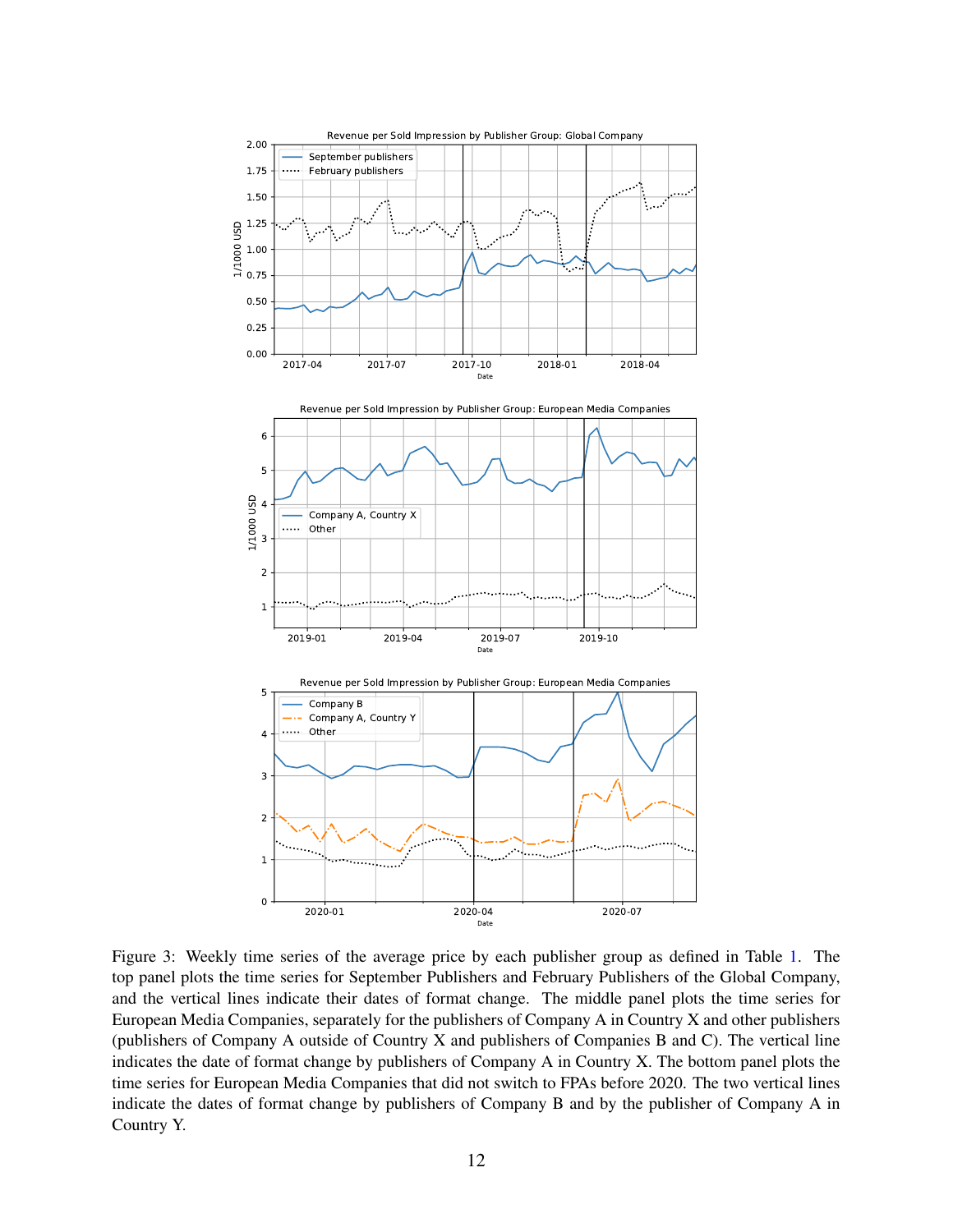at the 99.9 percentile from above. The regressions are weighted by the number of impressions sold by publisher *p* on day *t* so that larger publishers have more influence on the estimates than smaller publishers. In other words, *ypt* is an average of "grouped data" [\(Angrist and Pischke,](#page-21-3) [2009,](#page-21-3) p. 92). The standard errors are clustered at the publisher level [\(Bertrand et al.,](#page-22-8) [2004\)](#page-22-8).

It is worth mentioning how our regression specification stands in relation to the recent literature on event study regressions with two-way fixed effects. First, [de Chaisemartin and D'Haultfœuille](#page-22-9) [\(2020\)](#page-22-9) and [Borusyak et al.](#page-22-10) [\(2021\)](#page-22-10) show that (the probability limit of) the estimated coefficient in a static difference-in-differences (DID) regression (i.e., only one coefficient for the treatment effect) is a weighted average of unit- and time-specific treatment effects, where the weights may be negative. As a result, it is possible to obtain an estimate with the wrong sign (e.g., the estimated coefficient may be negative even if all true treatment effects are positive). Second, [Goodman-Bacon](#page-23-11) [\(2021\)](#page-23-11) shows that the estimated coefficient in a static DID regression may be biased, because it may be confounded by the time-series change in the treatment effect of the treated units. Both these problems arise only if there are units with different event dates, i.e., different cohorts. Thirdly, [Sun](#page-24-13) [and Abraham](#page-24-13) [\(2021\)](#page-24-13) consider a dynamic specification like ours, i.e., a specification that uses a separate dummy variable for each relative period from the event date. They show that, when there are multiple cohorts,  $\beta_k$  (to use our notation) is a weighted average not only of conditional average treatment effects  $k$  periods after treatment, but also of conditional average treatment effects  $k'$  periods after treatment for all possible k' corresponding to other cohorts. We note that none of these problems are present in our regressions, as we have a single cohort/event date within each of the four treatment–control comparisons.

#### 3.2.2 Identifying Assumptions

The main identifying assumptions of event study regressions are (i) the exogeneity of treatment as-signment and (ii) the common trend (parallel trend) assumption [\(de Chaisemartin and D'Haultfœuille,](#page-22-9) [2020\)](#page-22-9). As for (i), Section [2.2](#page-6-2) explains the high-level motivation for deciding the format change dates. Display advertising is adopting FPAs as an industry trend, and companies that have the capabilities to "test and learn" are doing so first. When deciding on particular dates (i.e., why those dates rather than one week earlier), there are various factors to consider, such as staff availability to support/supervise the process of format change. Overall, the publishers set dates when there are unlikely to be any factors that confound the impact of format change on prices so that their analysts can investigate the impact of the format change. To investigate whether the parallel trend assumption holds (ii), we will discuss the pre-trend (estimates of  $\beta_k$  for  $k < 0$ ) in Section [3.2.3,](#page-13-0) as in [Autor](#page-22-11) [\(2003\)](#page-22-11) and [Angrist and Pischke](#page-21-3) [\(2009\)](#page-21-3).

On a different note, our event study estimates may potentially reflect market equilibrium effects: if, for instance, the average price for treated publishers goes up, bidders may substitute away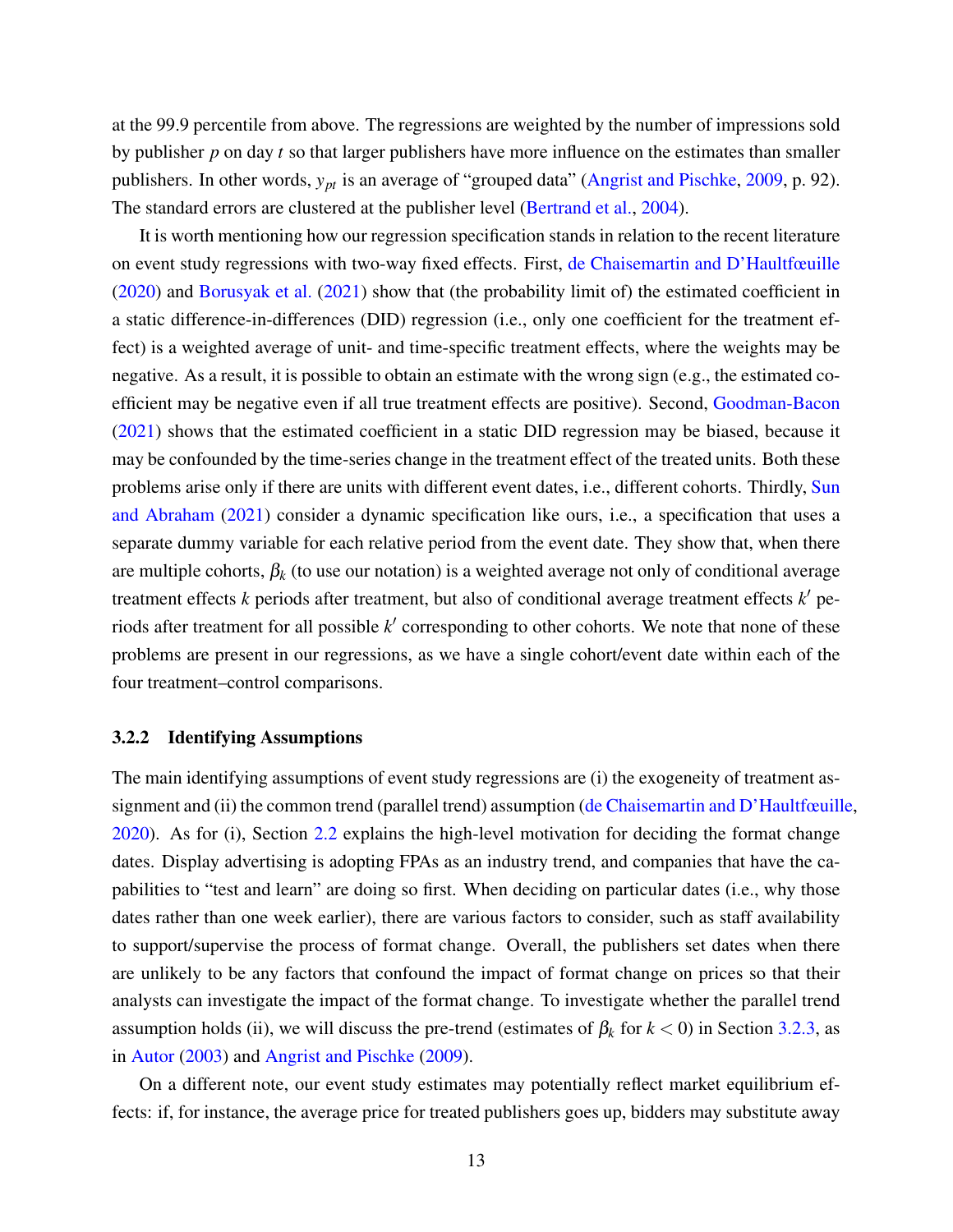from treated publishers to control publishers.<sup>[9](#page-13-1)</sup> We believe that such concerns are limited in our case, however. For the Global Company, September Publishers and February Publishers serve distinct geographical markets: they serve internet users of different countries and jurisdictions, often using different languages. As for the format change by European Media Company A in 2019, no control publishers operate in Country X (because there were few suitable candidates on the ad exchange). In 2020, the control group does include publishers operating in Country Y, but they occupy only 3.3% of the impressions sold and 12.6% of the revenue earned by all the control publishers. See also Section [A.1](#page-26-0) for a robustness check, where we rerun the event study regression only using publishers outside of Country Y as the control group.

<span id="page-13-2"></span>

#### <span id="page-13-0"></span>3.2.3 Estimation Results

Figure 4: Estimates of  $\beta_k$  (effects of format change on average price). The solid line indicates point estimates, and the band indicates 95% confidence intervals.

<span id="page-13-1"></span>Figure [4](#page-13-2) depicts the point estimates and 95% confidence intervals for  $\beta_k$ 's for different pairs

<sup>&</sup>lt;sup>9</sup>Technically, this is a violation of the stable unit treatment value assumption (SUTVA; [Imbens and Rubin,](#page-23-12) [2015,](#page-23-12) p. 10).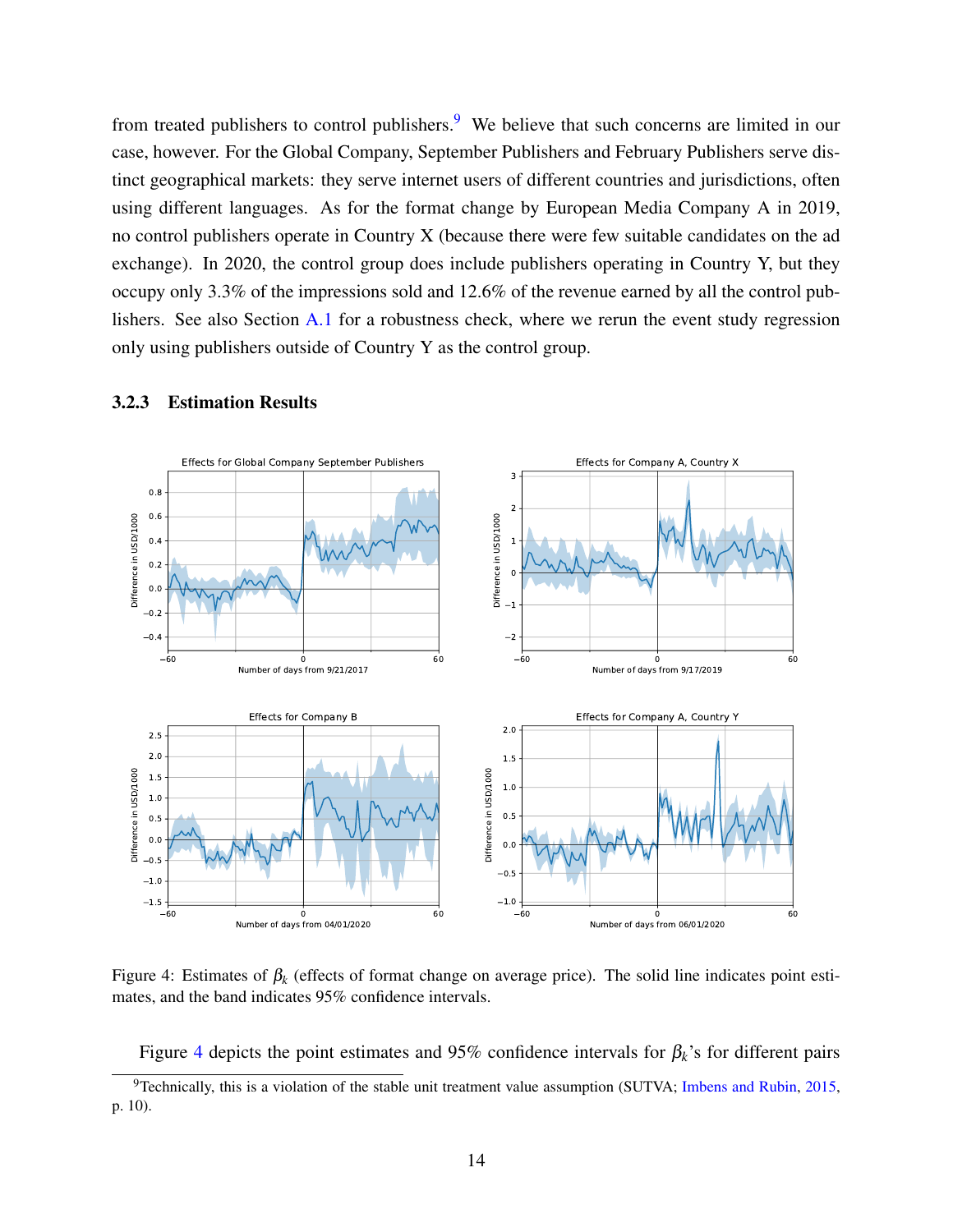of treatment and control groups. In each of the four treatment–control pairs, we observe an immediate jump in the average price for the treated publishers. The pre-trends are either statistically insignificant or, even if they are significant, much smaller in magnitude than the estimated treatment effects.

The top left panel shows estimates for Global Company's September Publishers. The format change increased the average price on the day following the format change  $(\beta_1)$  by 0.45/1000 USD, relative to the counterfactual price level that would have been obtained if these publishers had continued to run SPAs. This increase in price is substantial: it is 73% of the average price for September Publishers during the 30-day period immediately before the change (shown in Table [1\)](#page-10-0). The average price under FPAs continues to be higher than SPAs until  $k = 60$ .

The top right panel shows estimates for the publishers of Company A in Country X with respect to the September 2019 format change.  $β_1$  is estimated to be 1.62/1000 USD, which is 34% of the average price for the publishers of Company A in Country X during the 30-day period immediately before the format change. This time, the increase in average price is transitory: the estimated effect diminishes over time and becomes insignificant as *k* approaches 60. The bottom two panels show estimates for the two batches of format changes in 2020, with the left panel showing the effects for the publishers of Company B after April 1 and the right panel showing the effects for the publisher of Company A in Country Y after June 1. The estimates for  $\beta_1$  are 1.25/1000 USD for publishers of Company B and 0.89/1000 USD for Company A's publisher in Country Y (41% and 63% of their respective average price levels during the immediately preceding 30-day period). Again, the increase in the average price under FPAs diminishes over time and becomes insignificant as *k* approaches 30.

#### 3.3 Interpretation of Results

We draw two insights from the results just described. First, the results indicate that at least a subset of bidders responded suboptimally to the format change. Imagine that all bidders were rational and assume, for simplicity, that they have private values: under the SPA, they bid their valuation of each impression, and so the average revenue is the mean of the maximum of the second-highest valuation by bidders and the reserve price. After the format change, the bidders would shade their bids compared to their valuations according to some Bayesian Nash equilibrium. The average price would stabilize, immediately after the format change, at a level sustained by the equilibrium. Contrary to these predictions, we observe that the average price levels initially went up after each of the format changes compared to the average price levels under SPAs, and that the increase dissipated over time for the three format changes in 2019 and 2020. We interpret this *transitory* increase in prices as evidence that (i) some bidders shaded their bids insufficiently under the new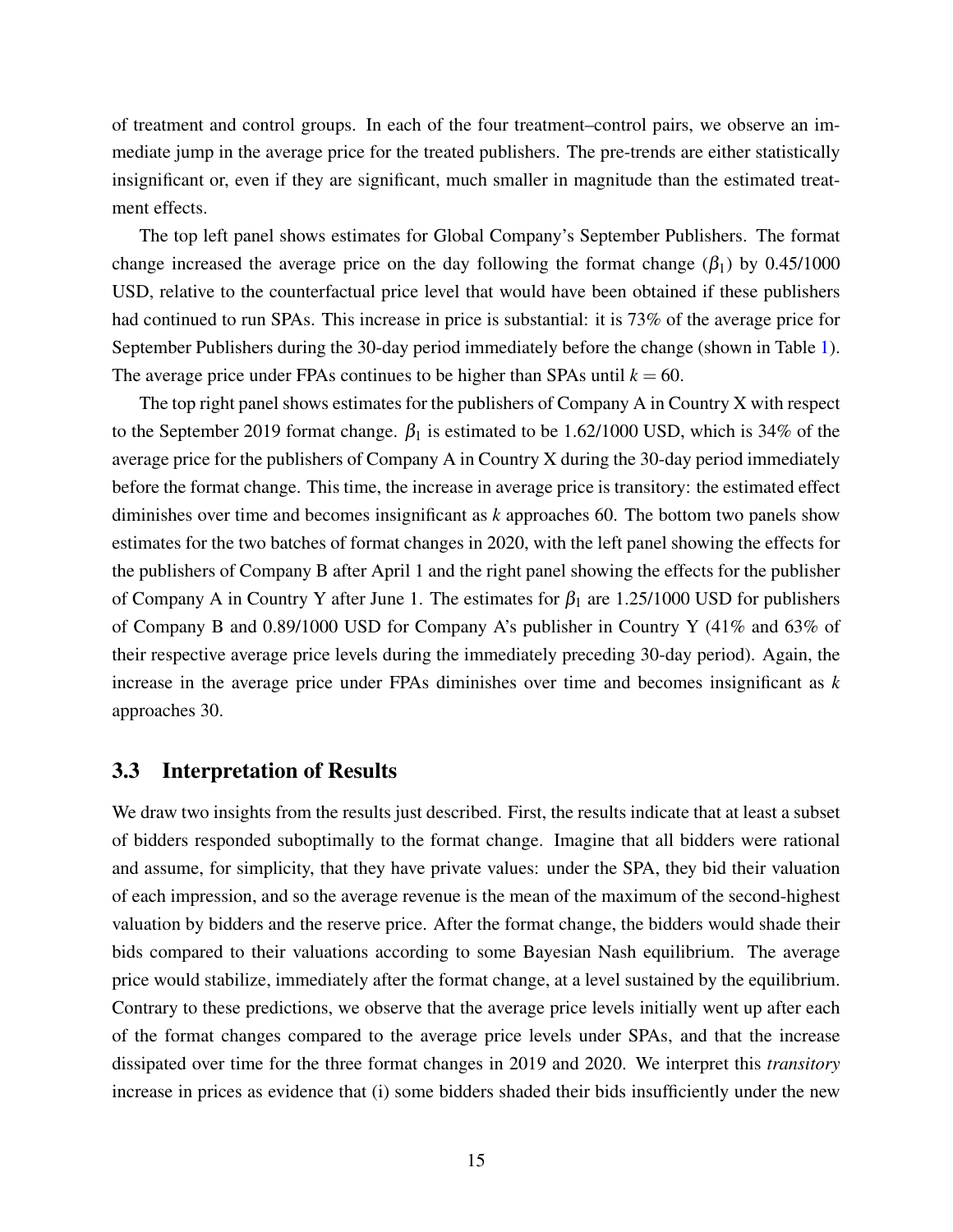regime of FPAs relative to their rational, best-response strategy, and (ii) these bidders gradually learned to shade their bids to a level sustained by a rational strategy. It is important to note that the transition to FPA for each publisher was both transparent at the auction level—-the auction type was sent in the bid request—and communicated proactively by publishers to demand-side platforms.

Incidentally, the average price level under FPAs eventually falls to the level under SPAs after the three format changes in 2019 and 2020. It is an interesting observation reminiscent of the celebrated revenue equivalence theorem shown by [Vickrey](#page-25-0) [\(1961\)](#page-25-0), [Myerson](#page-24-4) [\(1981\)](#page-24-4), and [Riley and](#page-24-5) [Samuelson](#page-24-5) [\(1981\)](#page-24-5). We believe that this result is noteworthy and intriguing in light of the fact that the prerequisites for the classic revenue equivalence theorem (such as bidder symmetry) generally do not hold in our setting [\(Maskin and Riley,](#page-24-6) [2000\)](#page-24-6).<sup>[10](#page-15-0)</sup>

Second, we note that it took less time for the average price levels under FPAs to go down to the average price levels under SPAs following the format change in 2019 compared to the format change in 2017, and it took even less time following the format changes in 2020 than the format change in 2019. In the 2017 format change, the average price was still not going down 60 days after the initial jump. By contrast, in the 2019 format change, the average price levels under FPAs went down to the average price levels under SPAs within 60 days. This period until the price decrease was reduced to 30 days in the 2020 format changes. We interpret this as evidence of long-term learning whereby bidders got better and faster in adjusting their bids, whether through their first-hand experience of format changes, industry-wide learning, or a combination of the two.

### 3.4 Role of Advertising Campaign Budgets

A potential concern with the above interpretation relates to the role of advertising campaign budgets; see, e.g., [Balseiro et al.](#page-22-12) [\(2015\)](#page-22-12) for a theoretical treatment of budget constraints in display advertising auctions. The concern is that bidders spend a fixed amount of budget on the treated publishers, and whatever phenomena take place after the format change are caused by budget constraints rather than auction dynamics.

We believe that budget constraints play a limited role, if any, in the results discussed above. Most bidders/advertisers buy impressions from multiple publishers and they usually do not set fixed budgets for a particular publisher or group of publishers.

<span id="page-15-0"></span><sup>&</sup>lt;sup>10</sup>We note another difference between our result and the classic revenue equivalence theorem. We compare revenue per *sold* impression, i.e., revenue per auction where the highest bid exceeds the reserve price, under SPAs and FPAs. On the other hand, the revenue equivalence theorem concerns revenue per *available* impression, i.e., revenue per auction considering the possibility of not selling the impression (if all bids are below the reserve price), in which case the auctioneer receives its opportunity cost. Unfortunately, due to data limitations, we have not been able to test the equivalence of revenue per available impression under SPAs and FPAs. We do not observe in our data the number of available but unsold impressions nor relevant reserve prices (price floors).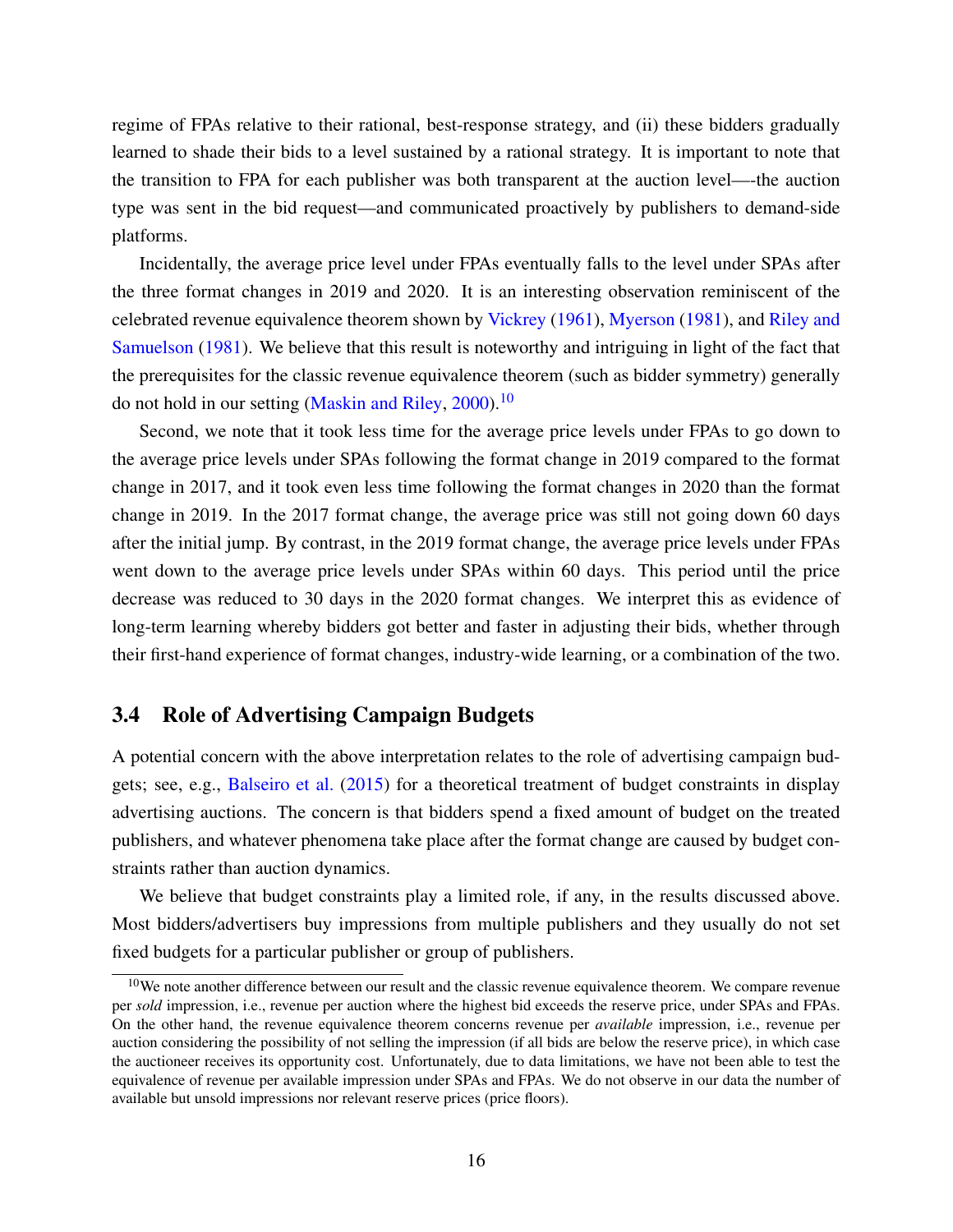To support this claim, we present two pieces of evidence, one using a cross-section of advertising campaigns and another using the time series of bidders' spending. First, we take the crosssection of all advertising campaigns by advertisers that used Xandr's DSP service including its bidding algorithm and bought impressions from our treated publishers around the format change dates (30 days before or after the format change). For each advertising campaign, we compute the fraction of its spending on treated publishers (i.e., compute the dollar amount the advertising campaign spent on treated publishers, divided by the total dollar amount it spent), and round that fraction to the nearest multiple of 10%. We then sort those advertising campaigns in an ascending order of the computed fraction, and plot the cumulative percentage in those advertising campaigns' total spending on the treated publishers. Figure [5](#page-16-0) shows such a cumulative percentage plot for advertising campaigns that bought from Global Company September Publishers, separately for the 30-day period before the format change and the 30-day period after it.

We observe that the share of September Publishers varies considerably across campaigns. For instance, the solid point on the plot indicates that, out of September Publishers' revenue from advertising campaigns using Xandr's DSP service during the 30-day pre-period, 68.2% comes from advertising campaigns that spent less than 75% on September Publishers (i.e., spent more than 25% on other publishers). Figure [B.1](#page-31-0) shows plots for the other three groups of treated publishers, with similar observations. These figures indicate that advertisers/bidders buy from a diverse set of publishers and not just from treated publishers.

<span id="page-16-0"></span>

Figure 5: Cumulative percentage of Global Company September Publishers' revenue from advertising campaigns that used Xandr's DSP service. The horizontal axis represents the share of September Publishers within each advertising campaign's spending, rounded to nearest multiple of 10%. The revenue and share are computed separately for 30 days before the format change ("Pre") and for 30 days after it ("Post").

Second, the time series of bidders' spending on treated publishers exhibit quite a bit of tempo-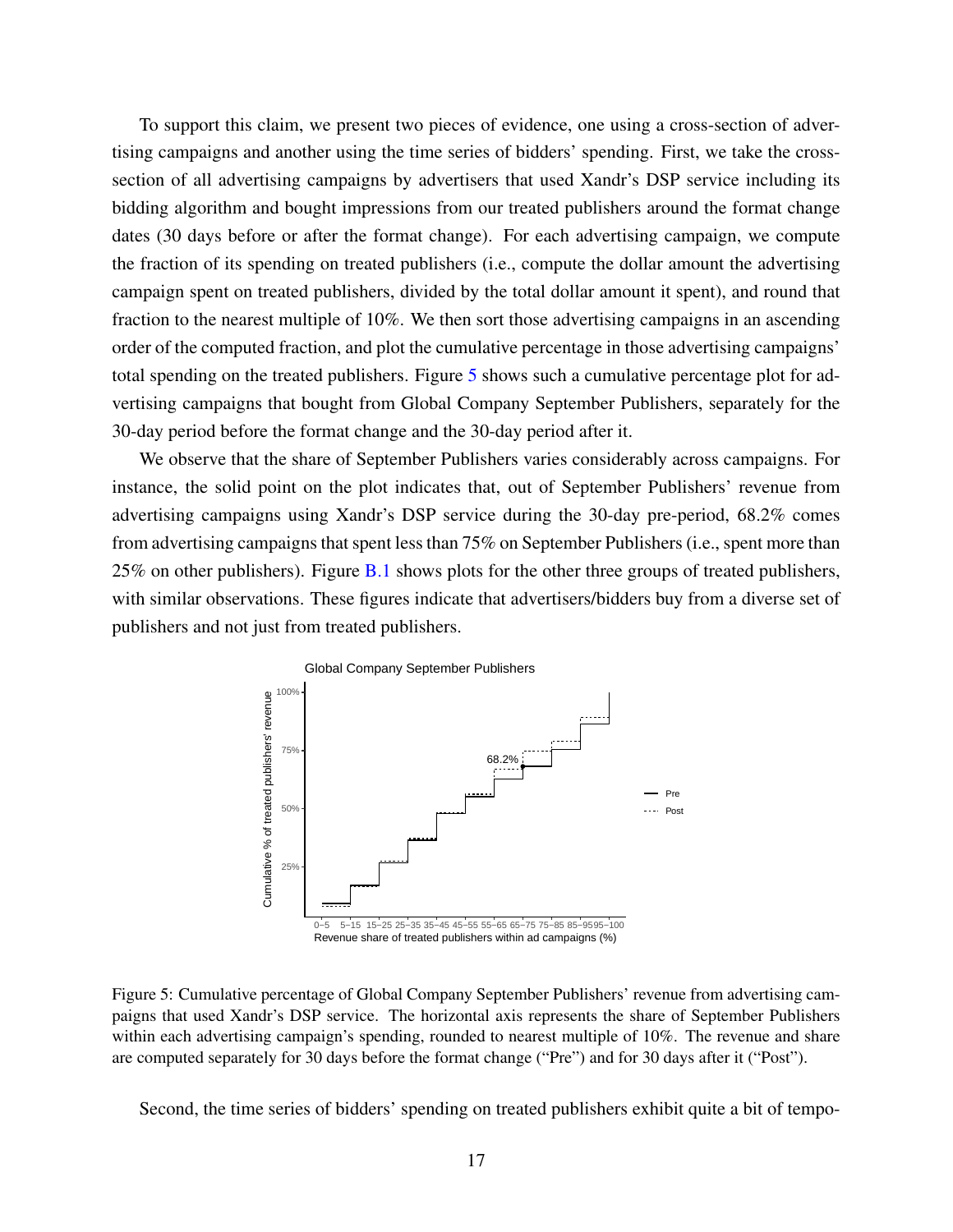ral variations after the switch to FPAs, and these variations show diverse patterns across bidders (we are using all bidders here, in contrast to the cross-sectional evidence in the previous paragraph). For each bidder, we compute the growth rate of the bidder's spending as the ratio of the bidder's spending on the treated publishers during the 7-day period after the format change to that bidders's spending on the treated publishers during the 7-day period before the format change. Figure [6](#page-17-0) shows the histogram of such growth rates for bidders buying from September Publishers (the unit of observation is the bidder). Bidders are color-coded by their importance to the September Publishers' revenue, i.e., according to whether (i) the bidders are the top 5 bidders in terms of spending on September Publishers, (ii) they otherwise spend at least 1,000 USD in the 7 days before the format change, and (iii) they spend less than 1,000 USD in the 7 days before the format change. The growth rates show a significant variation from 0 to above 3 (where the horizontal axis is capped) and, importantly, they differ from 1 in many cases. Figure [B.2](#page-32-0) shows plots for the other three groups of treated publishers; we again see substantial variation in the growth rates of spending across bidders. These facts sugget that the bidders do not have a fixed budget for treated publishers.

<span id="page-17-0"></span>

Figure 6: Histogram of growth rates of bidders' spending on Global Company September Publishers from 7 days before the auction format change to 7 days after it, color-coded by the importance of each bidder to the September Publishers' revenue during the 7-day period before the change.

#### 3.5 Robustness Checks

We first rerun the event study regressions on the European Media Companies using alternative definitions for the control group. First, we use publishers of Company A other than in Country X as the control group to estimate the effects for the publishers of Company A in Country X. In other words, we exclude publishers of Companies B and C that we included in the control group for the main specification. Publishers of Company A are arguably more similar to each other than to publishers of Companies B and C, and therefore a treatment–control comparison without Company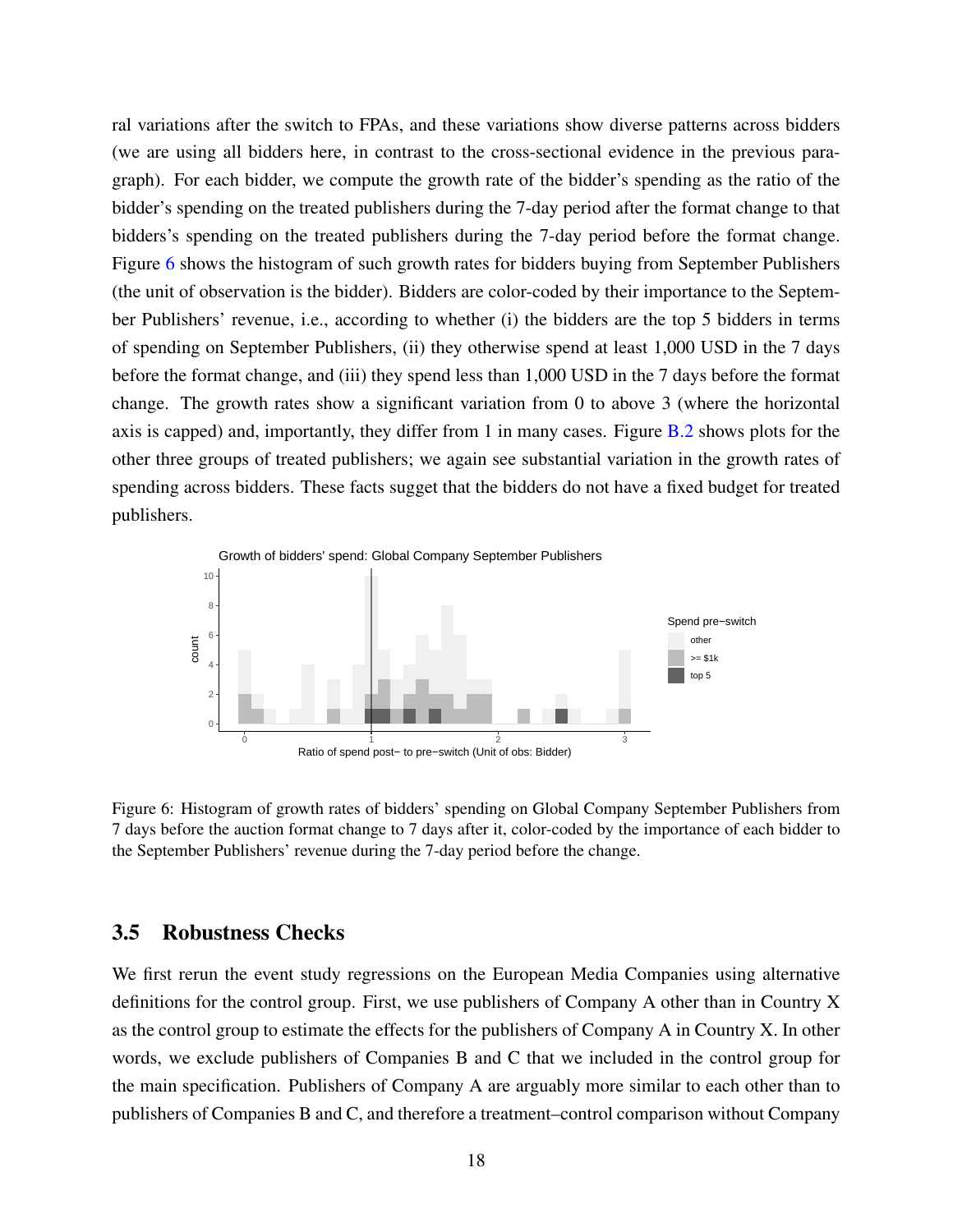A may potentially be more appropriate. The results are shown in the top panel of Figure [A.2,](#page-27-0) and are similar to the results for the main specification in Figure [4.](#page-13-2)

Second, to estimate the effects for the publishers of Company B and the publisher of Company A in Country Y, we use publishers of Company A other than in Countries X and Y as the control group. In the main regression specification, we include publishers of Company C as part of the control group. This might raise concerns of confounding through equilibrium effects, as Company C targets internet users in the same geographical region (Country Y) as the treatment group. Excluding publishers of Company C from the control group mitigates such concerns. The results are shown in the bottom two panels of Figure [A.2.](#page-27-0) Again, the results are similar to those for the main specification.

Next, we rerun the event study regressions specified in equation [\(1\)](#page-9-1) by replacing the outcome variable (left-hand-side variable) with  $\log y_{pt}$ , log of average price. Figure [A.2](#page-27-0) shows the estimates. Apart from showing some pretrends—which is the reason why we prefer  $y_{pt}$  to  $\log y_{pt}$  as the main specification—the basic observation stays the same, i.e., there is (i) a significant jump in the average price immediately after the auction format change, and (ii) a decline in the increase within approximately 60 days (the publishers of Company A in Country Y) or 30 days (the publishers of Company B and the publisher of Company A in Country Y) after the change.

To investigate whether seasonality adjustments are affecting the estimates, we also estimate the event study regression in two alternative ways. In the first method, we estimate the regression in two steps: we first remove the seasonality of  $y_{pt}$  by regressing  $y_{pt}$  on dummy variables, separately for each *p*, and obtain a "deseasonalized" time series  $\tilde{y}_{pt}$  for each *p*. We then run the event study regression as in [\(1\)](#page-9-1), except that  $y_{pt}$  is replaced with  $\tilde{y}_{pt}$  and the seasonal fixed effects ( $\gamma_{p,\text{dow}(t)}$ )  $\gamma_{p,\text{dom}(t)}, \gamma_{p,\text{month}(t)}$ , and  $\gamma_{p,\text{eog}(t)}$  are removed; see Appendix [A.3](#page-28-0) for details. In the second method, we estimate [\(1\)](#page-9-1) without any seasonal fixed effects. Figures [A.3](#page-28-1) and [A.4](#page-29-0) show estimates of  $\beta_k$  for (i) and (ii), respectively. Again, the estimates show patterns similar to Figure [4,](#page-13-2) although the estimates under Figure [A.4](#page-29-0) exhibit more fluctuations because of day-of-week effects. These results indicate that the seasonality adjustments in the main regression do not drive our main results.

Finally, as a falsification test, we run the event study regression by picking hypothetical dates for the auction format change that are one year before the actual dates. Figure [A.5](#page-30-0) shows the results. The estimates are no longer statistically significant in three out of the four pairs. For the remaining pair (the publishers of Company A in Country Y vs. their controls), the estimated effects of the hypothetical auction format change are negative.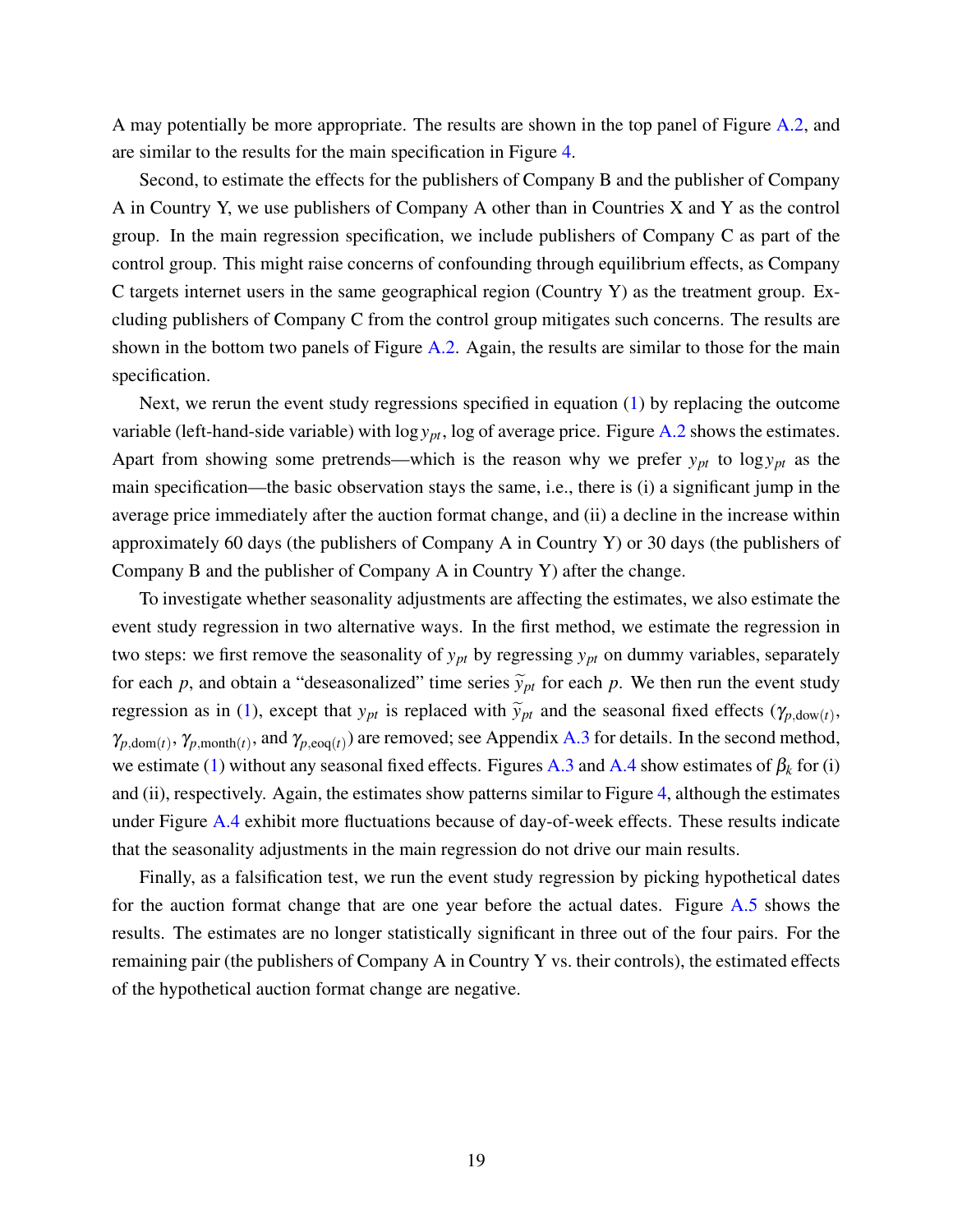### <span id="page-19-0"></span>4 Bidder Heterogeneity

To investigate further the relation between the effects of the auction format change on publishers' revenue and bidders' behavior, we estimate how the effects of the format change on spending differ across different types of bidders. For that purpose, we classify bidders into different levels of sophistication as defined below, and then estimate the following regression equation:

$$
y_{pbt} = \alpha_{pb} + \sum_{\underline{k} \leq k \leq \overline{k}, \, k \neq -1} \beta_{bk} D_{pb} \cdot 1(K_t = k) + \gamma_t + \gamma_{pb, \text{down}(t)} + \gamma_{pb, \text{down}(t)} + \gamma_{pb, \text{month}(t)} + \gamma_{pb, \text{eog}(t)} + \varepsilon_{pbt}.
$$
\n(2)

Here, *b* indicates the type of bidders. The difference with the main regression specification [\(1\)](#page-9-1) is the additional index *b*: (i) the outcome variable  $y_{\text{pb}t}$  is now the average spending per impression by all bidders of type *b* for each publisher–day pair, (ii) the treatment effects  $\beta_{bk}$  are estimated separately for each type *b*, and (iii) publisher fixed effects  $\alpha_{pb}$  and seasonal fixed effects  $\gamma_{pb, \text{dow}(t)}$ ,  $\gamma_{pb,dom(t)}, \gamma_{pb,month(t)}, \gamma_{pb,eq(t)}$  are made bidder-type-specific.

We first conjecture that larger bidders are more sophisticated and shade their bids more aggressively than smaller bidders once the format switches to FPAs. To see this, we classify the bidders into three types, "large," "medium," and "small," as follows. We calculate each bidder's spending on the treated publishers in the 30-day period immediately before the format change, and compute each bidder's share within the total revenue of the treated publishers during that period. For bidders of the Global Company, we classify a bidder as "large" if the share is above 10%, "medium" if the share is above 1%, and "small" if the share is below 1%.

Figure [C.1](#page-33-0) shows the estimated  $\beta_{bk}$  for  $b \in \{\text{large}, \text{medium}, \text{small}\}$ . However, contrary to our initial hypothesis, we do not see a monotonic pattern: the effect on spending is the highest among "small" bidders and the lowest among "medium" bidders, while "large" bidders' responses were in between the other two types.

We next use a classification of bidders that is arguably more directly related to bidder sophistication. Some advertisers use Xandr's DSP service including its bidding algorithm, and Xandr assigns a single bidder ID to such advertisers: we refer to them as the "AppNexus/Xandr bidder." Since the AppNexus/Xandr bidder uses the bidding algorithm of Xandr, which coordinates the format change from SPA to FPA, this bidder was arguably more sophisticated than other bidders in changing its bidding algorithm.

Figure [7](#page-20-0) shows the estimated effects when Global Company September Publishers changed to FPAs. We observe that spending by non-AppNexus/Xandr bidders jumped immediately  $(\beta_{b1} =$ 0.56/1000 USD, or 84% of the average price for the 30-day period before the format change) and that increase persisted for 60 days, while spending by the AppNexus/Xandr bidder increased only moderately  $(\beta_{b1} = 0.20/1000 \text{ USD})$ , or 39% of the average price for the 30-day period before the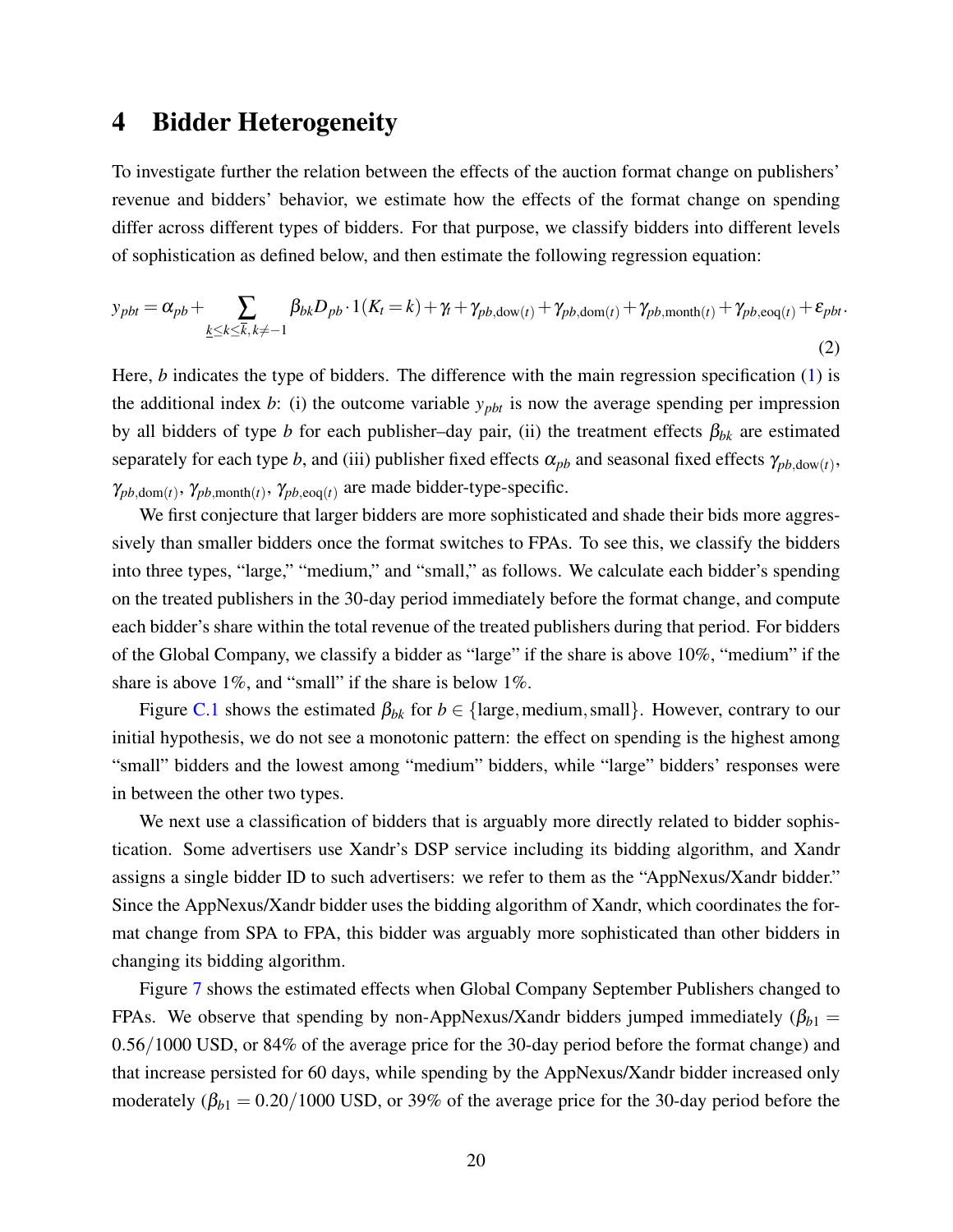<span id="page-20-0"></span>

Figure 7: Effects of auction format changes on the spending of the AppNexus/Xandr bidder and non-AppNexus/Xandr bidders on Global Company September Publishers.

format change) and became statistically insignificant after 6 days. These results suggest that the AppNexus/Xandr bidder was able to adjust to the new environment of FPA more quickly than other bidders due to the former's sophisticated bidding algorithm incorporating bid shading, suggesting the increase in revenue is the result of suboptimal bid shading by naive bidders. Figure [C.2](#page-34-0) shows estimates for other publishers, and we observe a pattern similar to that of the Global Company September Publishers.<sup>[11](#page-20-1)</sup> The exception is Company B, which sees a larger increase in spending by the AppNexus/Xandr bidder. For Company B, unlike other publishers, the AppNexus/Xandr bidder represents only a small fraction of impressions and revenue (3.5% of impressions and 5% of revenue for the 30-day period before the format change). It even reduced the number of impressions it bought from publishers of Company B by 80%, when we compare the number for 30 days before and after the format change. We interpret this as an extreme case of the compositional change due to more aggressive bid shading of the AppNexus/Xandr bidder as we explain in the next paragraph: the AppNexus/Xandr bidder buys only impressions with very high willingness to pay after the format change.

There is a caveat about inferring bidding from the event study estimates on bidders' spending: as different bidders compete for the same impressions, a change in bidding behavior by some bidders will affect which bidders win the auctions, changing the composition of the quality and nature of impressions (market equilibrium effect). We think that such a change in composition only attenuates the event study effects: the difference in bidding between the AppNexus/Xandr bidder and non-AppNexus/Xandr bidders is even larger than the difference in spending indicated

<span id="page-20-1"></span><sup>&</sup>lt;sup>11</sup>The  $\beta_{b1}$ 's for the publishers of Company A in Country X are 2.02/1000 USD for non-AppNexus/Xandr bidders (42% of the average price for the 30-day period before the format change) and 1.16/1000 USD for the AppNexus/Xandr bidder (27%). For the publishers of Company B, they are 1.25/1000 USD (41%) for non-AppNexus/Xandr bidders and 2.98/1000 USD (68%) for the AppNexus/Xandr bidder. For the publisher of Company A in Country Y, they are 0.92/1000 USD for non-AppNexus/Xandr bidders (67%) and 0.76/1000 USD (37%) for the AppNexus/Xandr bidder. The impact for the AppNexus/Xandr bidder becomes statistically insignificant seven days after the format change.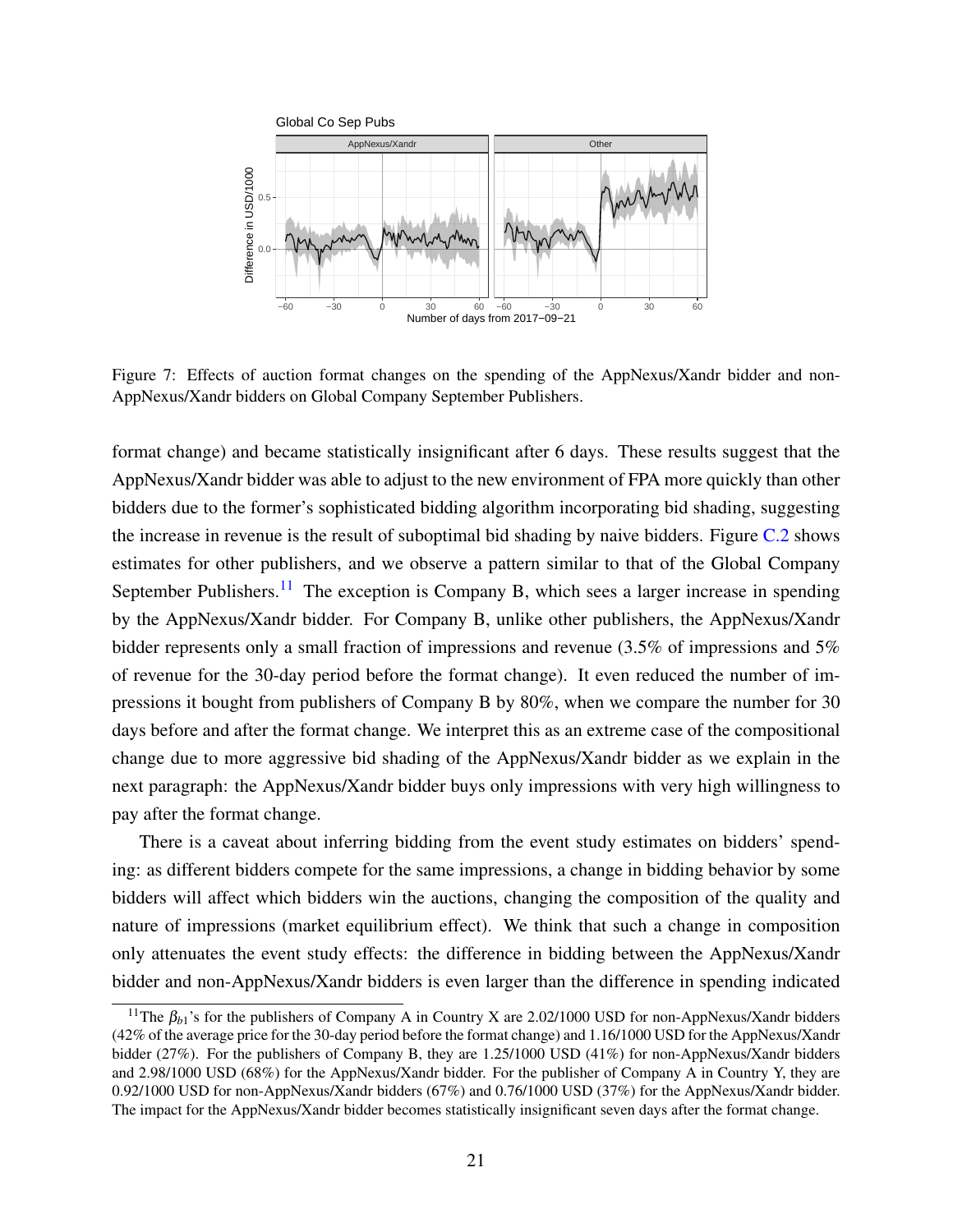in Figure [7.](#page-20-0) As non-AppNexus/Xandr bidders bid higher than the AppNexus/Xandr bidder, they tend to win more impressions, particularly those for which they have lower willingness to pay. This decreases their average spending relative to when there was no change in the composition of impressions (i.e., when the bidders purchased the same set of impressions). By contrast, the App-Nexus/Xandr bidder would lose auctions for impressions for which they have lower willingness to pay. This increases the AppNexus/Xandr bidder's average spending relative to when there were no compositional effects of the format change.

### <span id="page-21-1"></span>5 Conclusion

Using the data of internet display advertising auctions, we have analyzed the impacts of auction format change from second-price auctions (SPAs) to first-price auctions (FPAs). By estimating event study regressions, we find that the average price jumps up immediately after the format change from SPAs to FPAs, and that the increase attenuates over time. We take this as evidence of suboptimal, insufficient bid shading by some bidders. Comparing different instances of format changes, we also find evidence that bidders learn over time to adjust their bids in response to the format change. Our heterogeneity analysis reveals that the AppNexus/Xandr bidder—who used a more sophisticated bidding algorithm—shaded their bids more aggressively than non-AppNexus/Xandr bidders once the format changed to FPAs, supporting our argument that suboptimal bid shading caused the transitory increase in price.

In future work, we plan to complement the reduced-form analysis of this work with a structural model of bidding using granular, bid-level data for Company B that we collected recently. Such data would allow us to simulate bids, for each bidder, in a counterfactual world where they shaded their bids rationally, and compare that with the actual bidding.

### References

- <span id="page-21-0"></span>Agarwal, Narendra, Sami Najafi-Asadolahi, and Stephen A. Smith, "Optimization of Operational Decisions in Digital Advertising: A Literature Review," in Saibal Ray and Shuya Yin, eds., *Channel Strategies and Marketing Mix in a Connected World*, Vol. 9 of *Springer Series in Supply Chain Management*, Springer, 2020, chapter 5, pp. 99–146.
- <span id="page-21-2"></span>Akbarpour, Mohammad and Shengwu Li, "Credible Auctions: A Trilemma," *Econometrica*, 2020, *88* (2), 425–467.
- <span id="page-21-3"></span>Angrist, Joshua D. and Jörn-Steffen Pischke, *Mostly Harmless Econometrics*, Princeton University Press, 2009.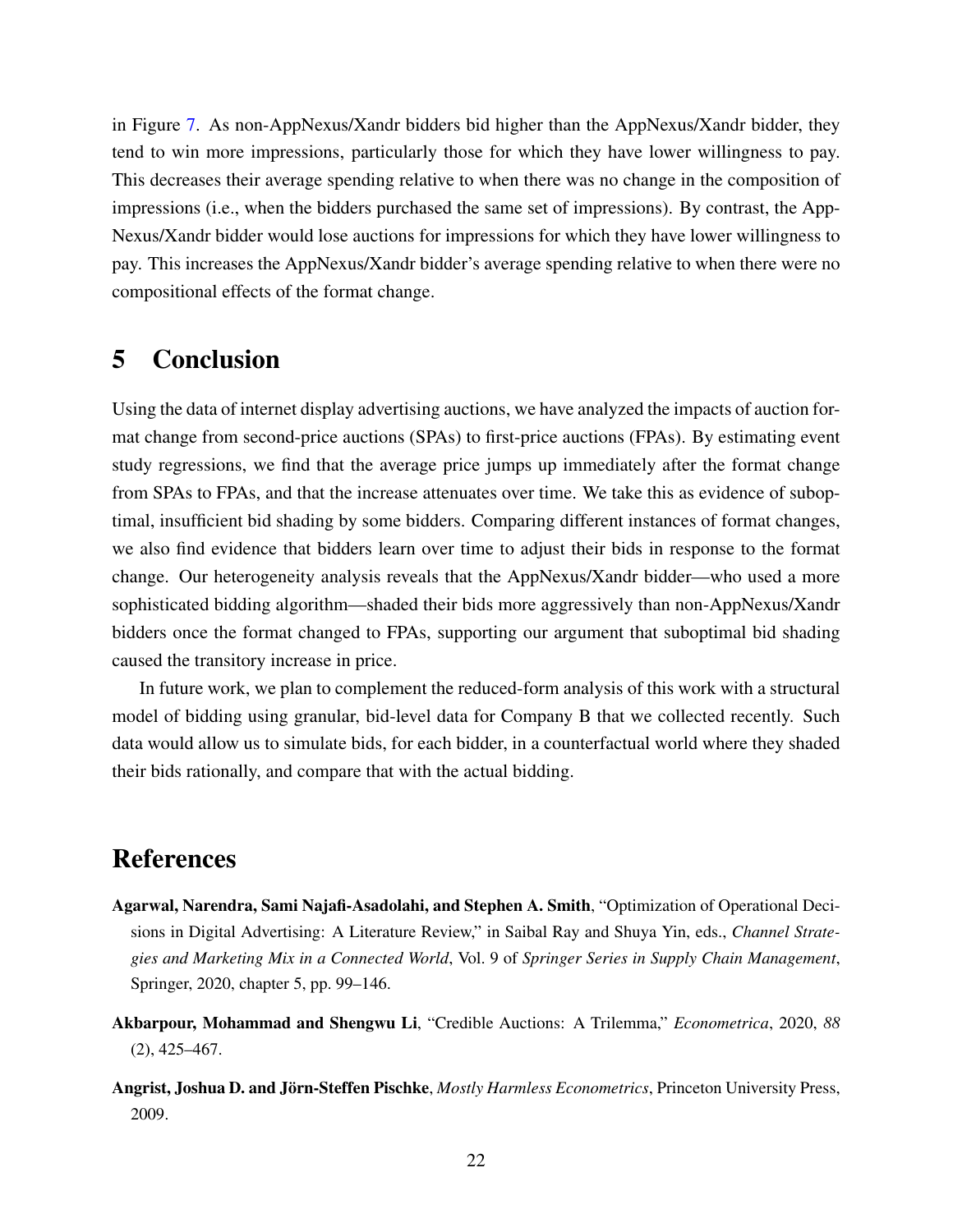- <span id="page-22-0"></span>Athey, Susan and Philip A. Haile, "Nonparametric Approaches to Auctions," in James J. Heckman and Edward E. Leamer, eds., *Handbook of Econometrics*, Vol. 6A, North-Holland, 2007, chapter 60, pp. 3849– 3965.
- <span id="page-22-11"></span>Autor, David H., "Outsourcing at Will: The Contribution of Unjust Dismissal Doctrine to the Growth of Employment Outsourcing," *Journal of Labor Economics*, 2003, *21* (1), 1–42.
- <span id="page-22-2"></span>Balseiro, Santiago R., Christian Kroer, and Rachitesh Kumar, "Contextual First-Price Auctions with Budgets," 2021. Working Paper.
- <span id="page-22-12"></span> $\Box$ , Omar Besbes, and Gabriel Y. Weintraub, "Repeated Auctions with Budgets in Ad Exchanges: Approximations and Design," *Management Science*, 2015, *61* (4), 864–884.
- <span id="page-22-5"></span>Bender, Gabe, "Dynamic Price Floors: A Call for Standardization," [https://www.adexchanger.co](https://www.adexchanger.com/the-sell-sider/dynamic-price-floors-call-standardization/) [m/the-sell-sider/dynamic-price-floors-call-standardization/](https://www.adexchanger.com/the-sell-sider/dynamic-price-floors-call-standardization/) June 2016. Accessed: 2021-08-11.
- <span id="page-22-7"></span>Benes, Ross, "How SSPs Use Deceptive Price Floors to Squeeze Ad Buyers," [https://digiday.com/ma](https://digiday.com/marketing/ssps-use-deceptive-price-floors-squeeze-ad-buyers/) [rketing/ssps-use-deceptive-price-floors-squeeze-ad-buyers/](https://digiday.com/marketing/ssps-use-deceptive-price-floors-squeeze-ad-buyers/) September 2017. Accessed: 2021-07-20.
- <span id="page-22-8"></span>Bertrand, Marianne, Esther Duflo, and Sendhil Mullainathan, "How Much Should We Trust Differencein-Differences Estimates?," *Quarterly Journal of Economics*, 2004, *119* (1), 249–275.
- <span id="page-22-10"></span>Borusyak, Kirill, Xavier Jaravel, and Jann Spiess, "Revisiting Event Study Designs: Robust and Efficient Estimation," 2021. Working Paper.
- <span id="page-22-6"></span>Caruso, Jim, "Are Artificial Price Floors the Next Iteration of Ad Fraud?," [https://www.adexchanger.](https://www.adexchanger.com/data-driven-thinking/are-artificial-price-floors-the-next-iteration-of-ad-fraud/) [com/data-driven-thinking/are-artificial-price-floors-the-next-iteration-of-ad](https://www.adexchanger.com/data-driven-thinking/are-artificial-price-floors-the-next-iteration-of-ad-fraud/)[fraud/](https://www.adexchanger.com/data-driven-thinking/are-artificial-price-floors-the-next-iteration-of-ad-fraud/) November 2015. Accessed: 2021-08-11.
- <span id="page-22-3"></span>Celis, L. Elisa, Gregory Lewis, Markus Mobius, and Hamid Nazerzadeh, "Buy-It-Now or Take-a-Chance: Price Discrimination through Randomized Auctions," *Management Science*, 2014, *60* (12), 2927–2948.
- <span id="page-22-4"></span>Choi, Hana, Carl F. Mela, Santiago R. Balseiro, and Adam Leary, "Online Display Advertising Markets: A Literature Review and Future Directions," *Information Systems Research*, 2020, *31* (2), 556–575.
- <span id="page-22-1"></span>Cox, James C., Bruce Robertson, and Vernon L. Smith, "Theory and Behavior of Single Object Auctions," *Research in Experimental Economics*, 1982, *2*, 1–43.
- <span id="page-22-9"></span>de Chaisemartin, Clément and Xavier D'Haultfœuille, "Two-Way Fixed Effects Estimators with Heterogeneous Treatment Effects," *American Economic Review*, 2020, *110* (9), 2964–2996.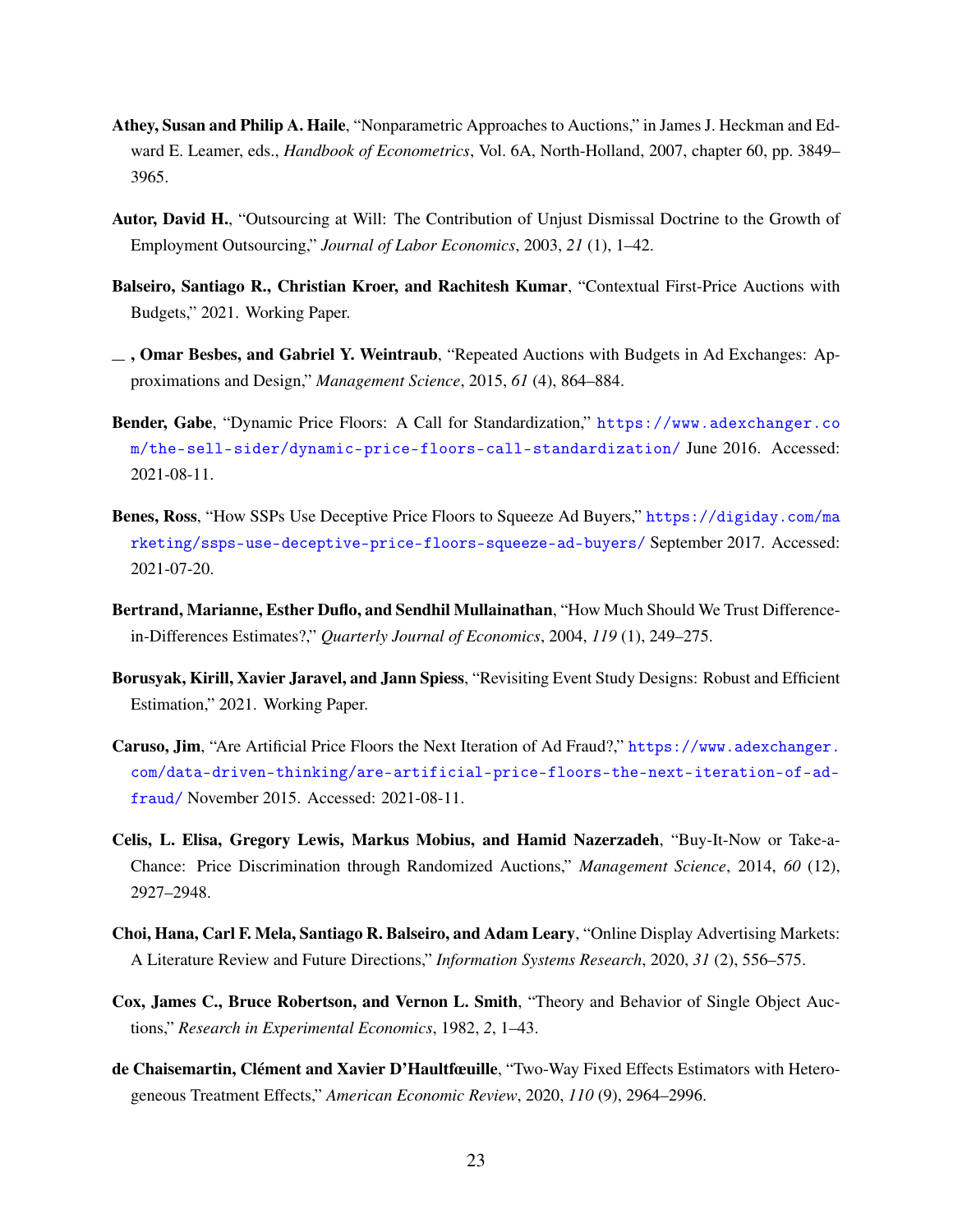- <span id="page-23-10"></span>Despotakis, Stylianos, R. Ravi, and Amin Sayedi, "First-price Auctions in Online Display Advertising," *Journal of Marketing Research*, 2021, *58* (5), 888–907.
- <span id="page-23-9"></span>Doherty, Will, "Dynamic Price Floors Perpetuate an Ad Stack Cold War," [https://www.adexchanger.](https://www.adexchanger.com/the-sell-sider/dynamic-price-floors-perpetuate-an-ad-stack-cold-war/) [com/the-sell-sider/dynamic-price-floors-perpetuate-an-ad-stack-cold-war/](https://www.adexchanger.com/the-sell-sider/dynamic-price-floors-perpetuate-an-ad-stack-cold-war/) October 2014. Accessed: 2021-08-11.
- <span id="page-23-1"></span>Doraszelski, Ulrich, Gregory Lewis, and Ariel Pakes, "Just Starting Out: Learning and Equilibrium in a New Market," *American Economic Review*, 2018, *108* (3), 565–615.
- <span id="page-23-8"></span>Edelman, Benjamin, Michael Ostrovsky, and Michael Schwarz, "Internet Advertising and the Generalized Second-Price Auction: Selling Billions of Dollars Worth of Keywords," *American Economic Review*, 2007, *97* (1), 242–259.
- <span id="page-23-5"></span>Farronato, Chiara, Jessica Fong, and Andrey Fradkin, "Dog Eat Dog: Measuring Network Effects Using a Digital Platform Merger," November 2020. NBER Working Paper 28047.
- <span id="page-23-7"></span>Fisher, Lauren, "Private Marketplace Ad Spending to Surpass Open Exchange in 2020," [https://www.](https://www.emarketer.com/content/private-marketplace-ad-spending-to-surpass-open-exchange-in-2020) [emarketer.com/content/private-marketplace-ad-spending-to-surpass-open-exchange-i](https://www.emarketer.com/content/private-marketplace-ad-spending-to-surpass-open-exchange-in-2020) [n-2020](https://www.emarketer.com/content/private-marketplace-ad-spending-to-surpass-open-exchange-in-2020) January 2020. Accessed: 2021-07-20.
- <span id="page-23-4"></span>Fridgeirsdottir, Kristin and Sami Najafi-Asadolahi, "Cost-per-Impression Pricing for Display Advertising," *Operations Research*, 2018, *66* (3), 653–672.
- <span id="page-23-6"></span>Gallino, Santiago and Antonio Moreno, "Integration of Online and Offline Channels in Retail: The Impact of Sharing Reliable Inventory Availability Information," *Management Science*, 2014, *60* (6), 1434–1451.
- <span id="page-23-3"></span>Golrezaei, Negin, Ilan Lobel, and Renato Paes Leme, "Auction Design for ROI-Constrained Buyers," in ACM, ed., *Proceedings of the Web Conference 2021 (WWW '21), April 19-23, 2021, Ljubljana, Slovenia*, New York, NY, USA 2021, pp. 3941–3952. <https://doi.org/10.1145/3442381.3449841>.
- <span id="page-23-11"></span>Goodman-Bacon, Andrew, "Difference-in-Differences with Variation in Treatment Timing," *Journal of Econometrics*, 2021, *225*, 254–277.
- <span id="page-23-2"></span>Han, Yanjun, Zhengyuan Zhou, and Tsachy Weissman, "Optimal No-regret Learning in Repeated Firstprice Auctions," 2020. Working Paper.
- <span id="page-23-0"></span>Hendricks, Ken and Robert H. Porter, "An Empirical Perspective on Auctions," in Mark Armstrong and Robert H. Porter, eds., *Handbook of Industrial Organization*, Vol. 3, North-Holland, 2007, chapter 32, pp. 2075–2143.
- <span id="page-23-12"></span>Imbens, Guido W. and Donald B. Rubin, *Causal Inference for Statistics, Social, and Biomedical Sciences*, Cambridge University Press, 2015.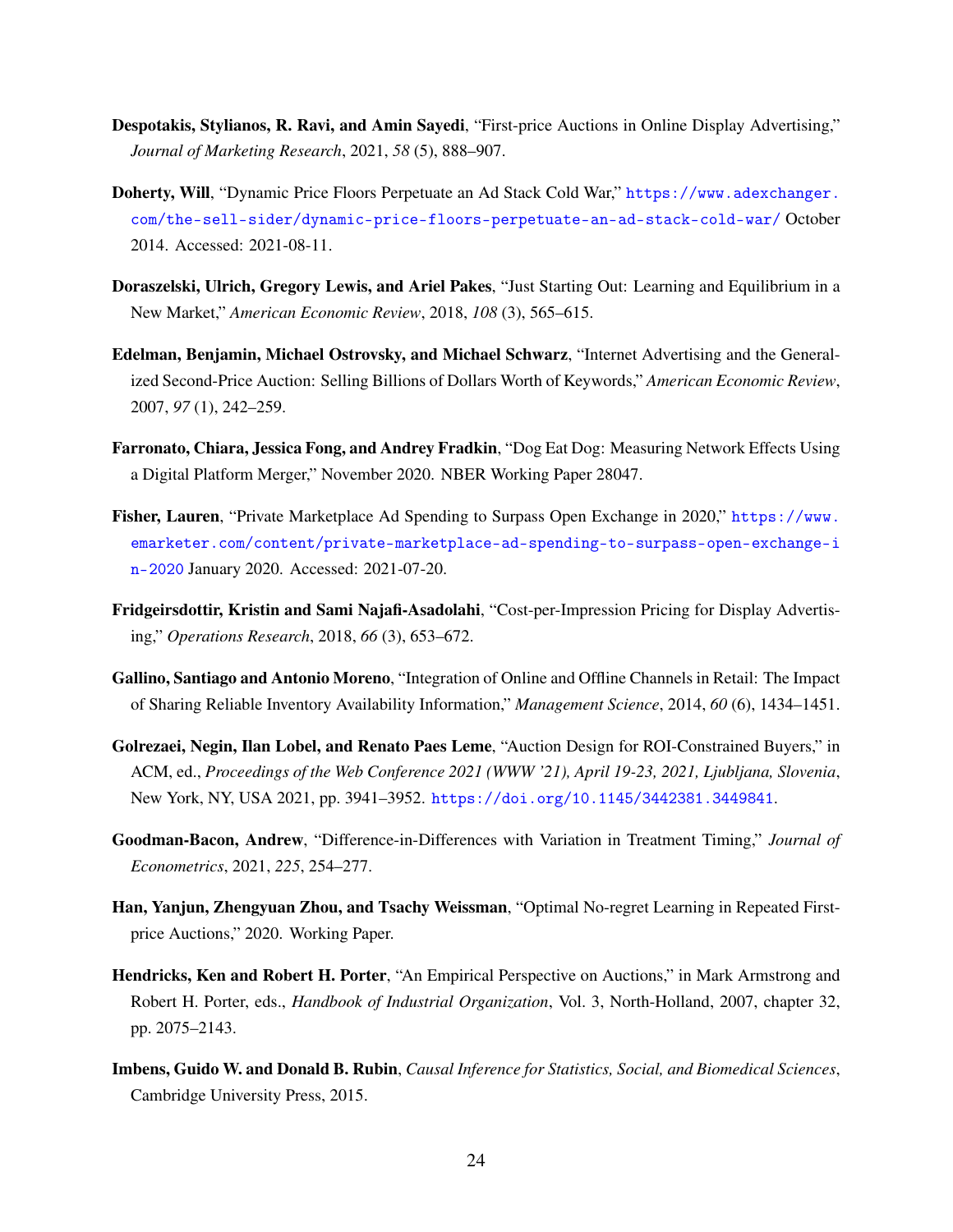- <span id="page-24-1"></span>Kagel, John H., "Auctions: A Survey of Experimental Research," in John H. Kagel and Alvin E. Roth, eds., *Handbook of Experimental Economics*, Princeton University Press, 1995, chapter 7, pp. 501–585.
- <span id="page-24-2"></span>and Dan Levin, "Auctions: A Survey of Experimental Research," in John H. Kagel and Alvin E. Roth, eds., *Handbook of Experimental Economics*, Vol. 2, Princeton University Press, 2016, chapter 9, pp. 563– 637.
- <span id="page-24-3"></span> $\Box$ , Ronald M. Harstad, and Dan Levin, "Information Impact and Allocation Rules in Auctions with Affiliated Private Values: A Laboratory Study," *Econometrica*, 1987, *55* (6), 1275–1304.
- <span id="page-24-0"></span>Kahneman, Daniel and Amos Tversky, "Prospect Theory: An Analysis of Decision under Risk," *Econometrica*, 1979, *47* (2), 263–291.
- <span id="page-24-12"></span>Kim, Anthony, Vahab Mirrokni, and Hamid Nazerzadeh, "Deals or No Deals: Contract Design for Online Advertising," *Operations Research*, 2021, *69* (5), 1450–1467.
- <span id="page-24-7"></span>Korula, Nitish, Vahab Mirrokni, and Hamid Nazerzadeh, "Optimizing Display Advertising Markets: Challenges and Directions," *IEEE Internet Computing*, 2016, *20* (1), 28–35.
- <span id="page-24-9"></span>Li, Jun and Serguei Netessine, "Higher Market Thickness Reduces Matching Rate in Online Platforms: Evidence from a Quasiexperiment," *Management Science*, 2020, *66* (1), 271–289.
- <span id="page-24-6"></span>Maskin, Eric and John Riley, "Asymmetric Auctions," *Review of Economic Studies*, 2000, *67* (3), 413– 438.
- <span id="page-24-8"></span>Muthukrishnan, S., "Ad Exchanges: Research Issues," in Stefano Leonardi, ed., *Internet and Network Economics, WINE 2009*, Vol. 5929 of *Lecture Notes in Computer Science* Springer, Berlin, Heidelberg 2009.
- <span id="page-24-4"></span>Myerson, Roger B., "Optimal Auction Design," *Mathematics of Operations Research*, 1981, *6* (1), 58–73.
- <span id="page-24-5"></span>Riley, John G. and William F. Samuelson, "Optimal Auctions," *American Economic Review*, 1981, *71* (3), 381–392.
- <span id="page-24-10"></span>Skai, "Marketing Metrics: 2019 Marks the First Year That Digital Gets More Than 50% of Total US Media Ad Spending," [https://skai.io/blog/monday-morning-metrics-digital-ad-spending-more](https://skai.io/blog/monday-morning-metrics-digital-ad-spending-more-than-half-us-media-spend/) [-than-half-us-media-spend/](https://skai.io/blog/monday-morning-metrics-digital-ad-spending-more-than-half-us-media-spend/) April 2019. Accessed: 2021-07-20.
- <span id="page-24-11"></span>Sluis, Sarah, "Big Changes Coming to Auctions, As Exchanges Roll the Dice on First-Price," [https:](https://www.adexchanger.com/platforms/big-changes-coming-auctions-exchanges-roll-dice-first-price/) [//www.adexchanger.com/platforms/big-changes-coming-auctions-exchanges-roll-dice](https://www.adexchanger.com/platforms/big-changes-coming-auctions-exchanges-roll-dice-first-price/)[first-price/](https://www.adexchanger.com/platforms/big-changes-coming-auctions-exchanges-roll-dice-first-price/) September 2017. Accessed: 2021-07-20.
- <span id="page-24-13"></span>Sun, Liyang and Sarah Abraham, "Estimating Dynamic Treatment Effects in Event Studies with Heterogeneous Treatment Effects," *Journal of Econometrics*, 2021, *225*, 175–199.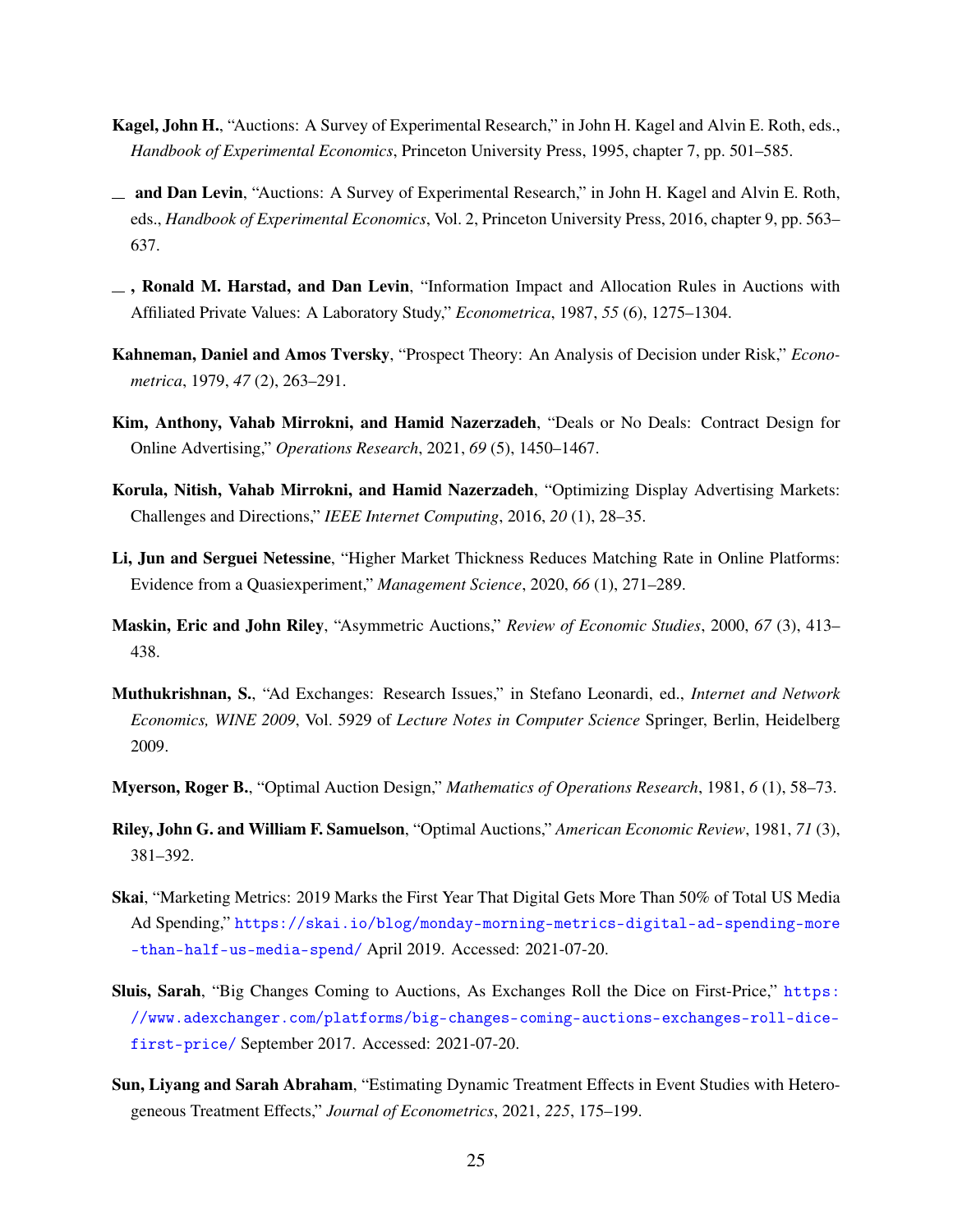- <span id="page-25-0"></span>Vickrey, William, "Counterspeculation, Auctions, and Competitive Sealed Tenders," *Journal of Finance*, 1961, *16* (1), 8–37.
- <span id="page-25-2"></span>Wang, Jun, Weinan Zhang, and Shuai Yuan, "Display Advertising with Real-Time Bidding (RTB) and Behavioural Targeting," *Foundations and Trends in Information Retrieval*, 2017, *11* (4–5), 297–435.
- <span id="page-25-1"></span>Yuan, Yong, Feiyue Wang, Juanjuan Li, and Rui Qin, "A Survey on Real Time Bidding Advertising," in "IEEE International Conference on Service Operations and Logistics, and Informatics" 2014, pp. 418– 423.

<span id="page-25-3"></span>Zeithammer, Robert, "Soft Floors in Auctions," *Management Science*, 2019, *65* (9), 4204–4221.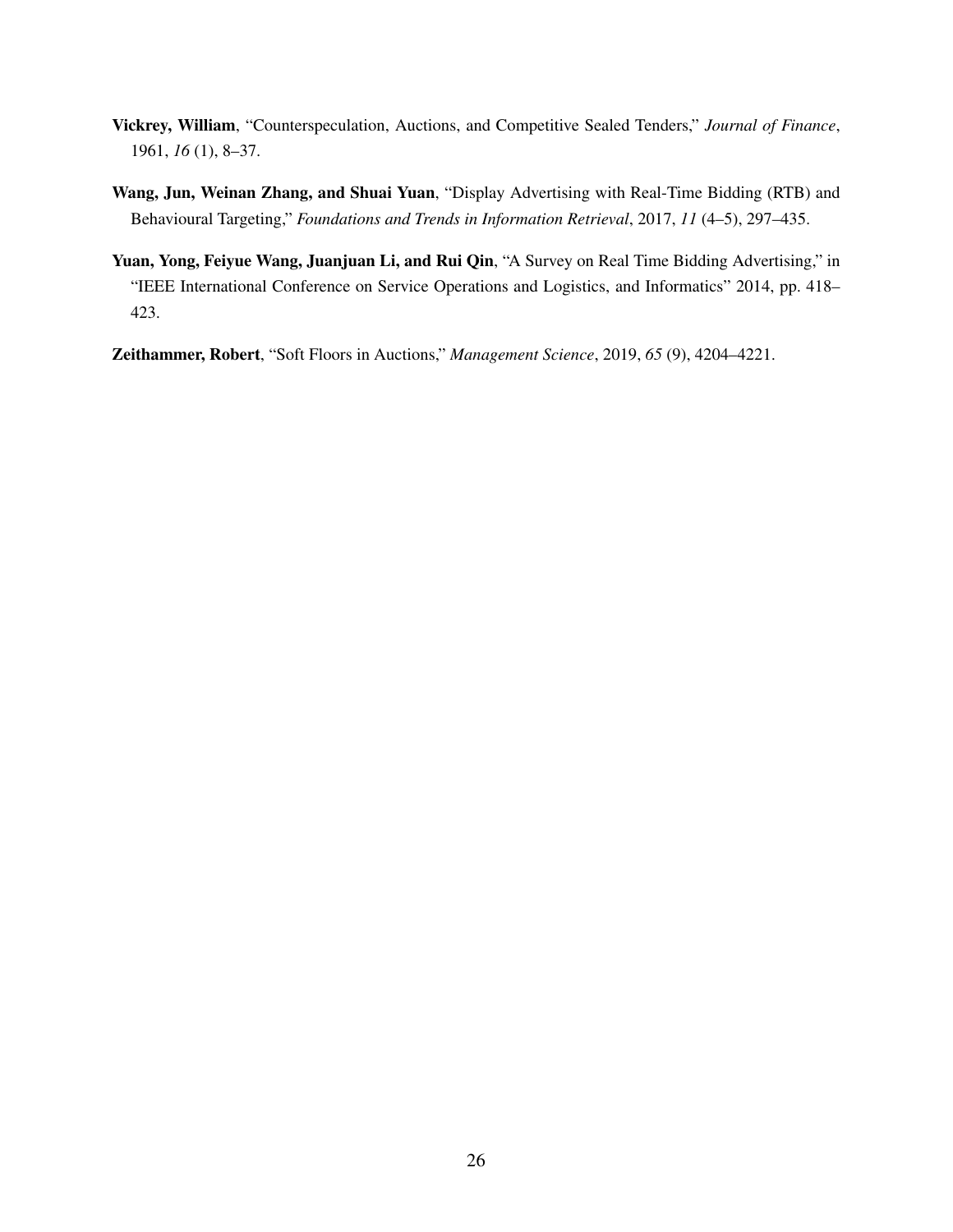## A Robustness Checks

### <span id="page-26-0"></span>A.1 Alternative Control Groups within European Media Companies



Figure A.1: Estimates of β*<sup>k</sup>* (effects of format change on log average price) using alternative control groups. Top: publishers of Company A in Country X (treatment group) vs. publishers of Company A other than in Countries X and Y. Bottom left: publishers of Company B (treatment group) vs. publishers of Company A other than in Countries X and Y. Bottom right: the publisher of Company A in Country Y vs. publishers of Company A other than in Countries X and Y.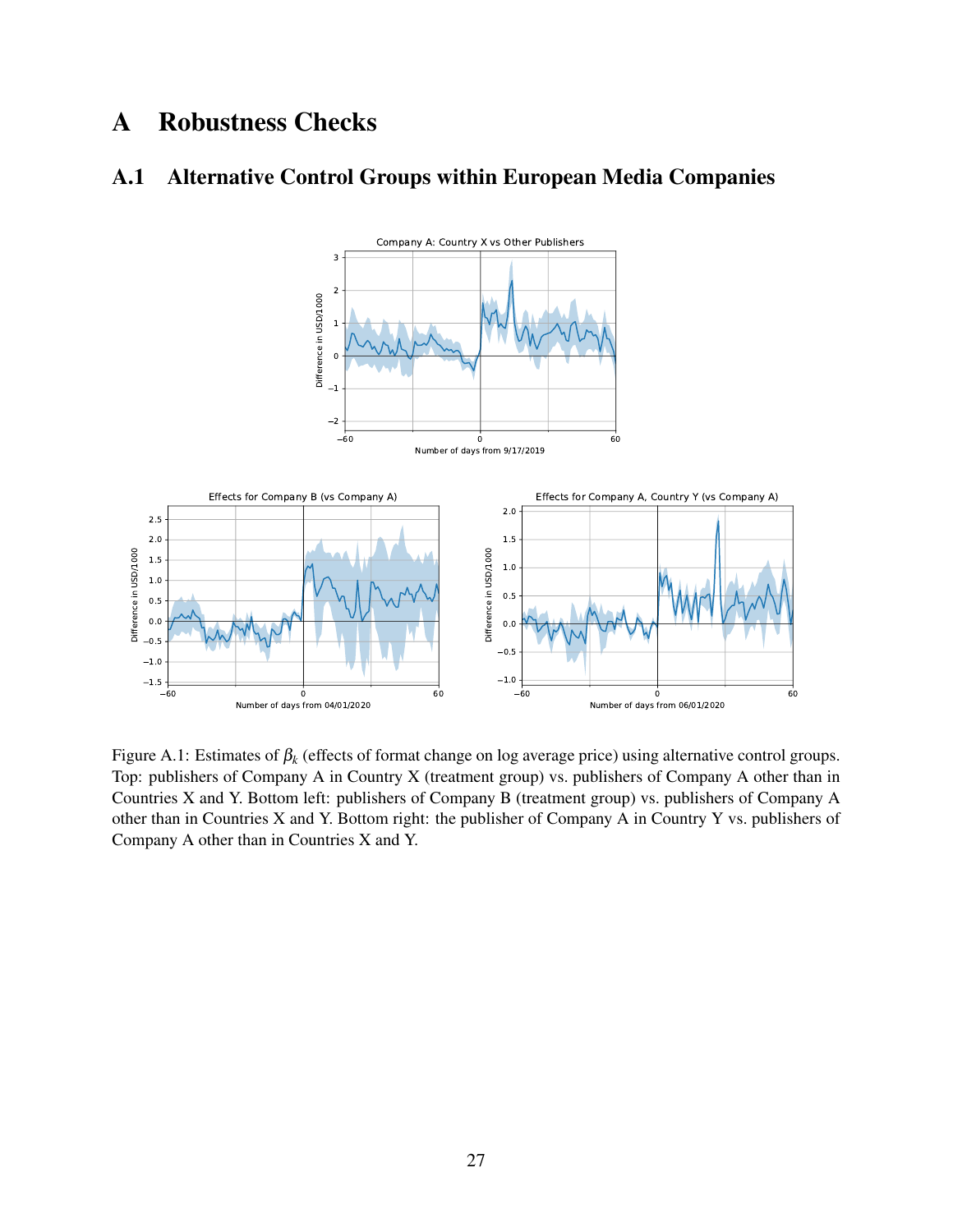### A.2 Log Average Price as Outcome Variable

<span id="page-27-0"></span>

Figure A.2: Estimates of β*<sup>k</sup>* (effects of format change on log average price) when the LHS variable in equation [\(1\)](#page-9-1) is replaced by  $\log y_{pt}$ . The solid line indicates point estimates, and the band indicates 95% confidence intervals.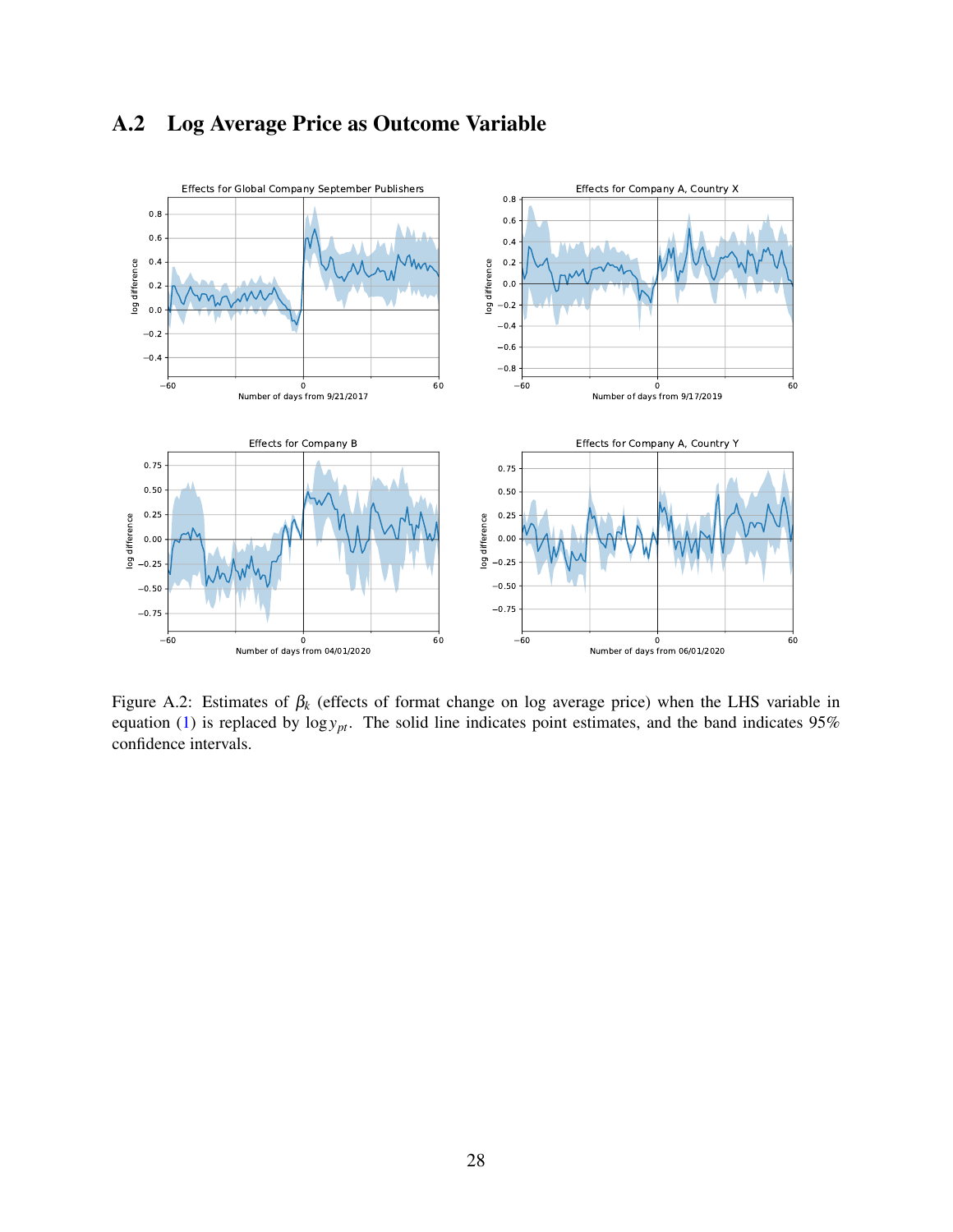### <span id="page-28-0"></span>A.3 Alternative Seasonality Adjustments

Figure [A.3](#page-28-1) uses the estimates under the following "two-step" method:

1. We first regress, for each publisher *p*'s time series  $\{y_{pt}\},$ 

$$
y_{pt} = \gamma_{p,\text{down}(t)} + \gamma_{p,\text{dom}(t)} + \gamma_{p,\text{month}(t)} + \gamma_{p,\text{eog}(t)} + \delta_{pt},
$$

using the data before the format change. We weight the observations by the number of impressions.

- 2. We compute the fitted values of the previous regression  $\hat{y}_t$  and subtract its mean  $\overline{\hat{y}}$ , which is obtained by regressing  $\hat{y}_t$  on a constant.
- 3. The demeaned fitted value  $\hat{y}_t \overline{\hat{y}}$  shows the seasonal component, and so subtracting this seasonal component from  $y_t$  gives the deseasonalized time series  $\widetilde{y}_{pt}$ .
- 4. Regress  $\widetilde{y}_{pt}$  as follows:

$$
\widetilde{y}_{pt} = \alpha_p + \sum_{\underline{k} \leq \underline{k} \leq \overline{k}, \underline{k} \neq -1} \beta_{\underline{k}} D_p \cdot 1(K_t = \underline{k}) + \gamma_t + \widetilde{\varepsilon}_{pt}.
$$

Figure [A.4](#page-29-0) estimates the main regression [\(1\)](#page-9-1) but without any seasonal fixed effects.

<span id="page-28-1"></span>

Figure A.3: Estimates of  $\beta_k$  under "two-step" method.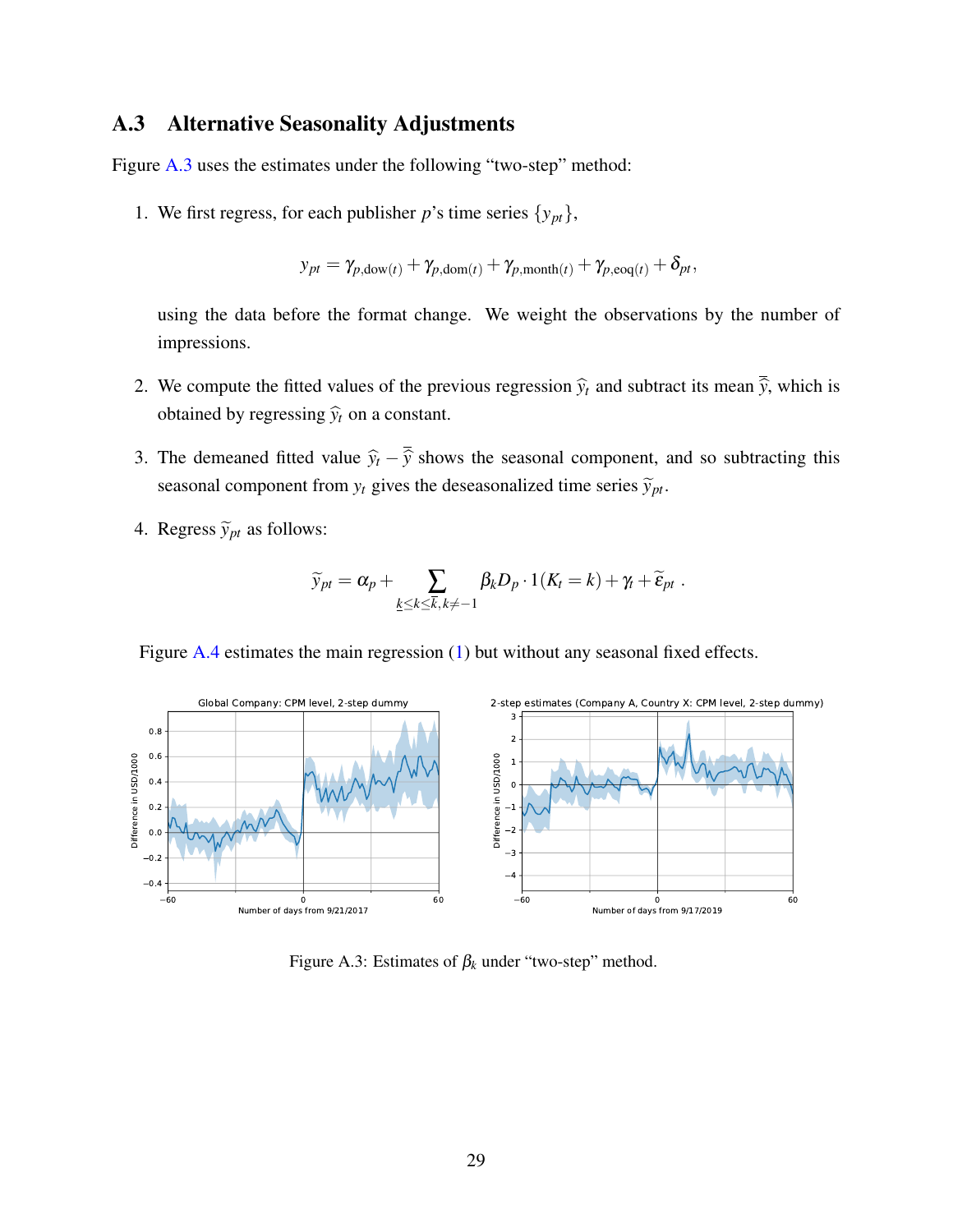<span id="page-29-0"></span>

Figure A.4: Estimates of  $\beta_k$  when no seasonality adjustments are made.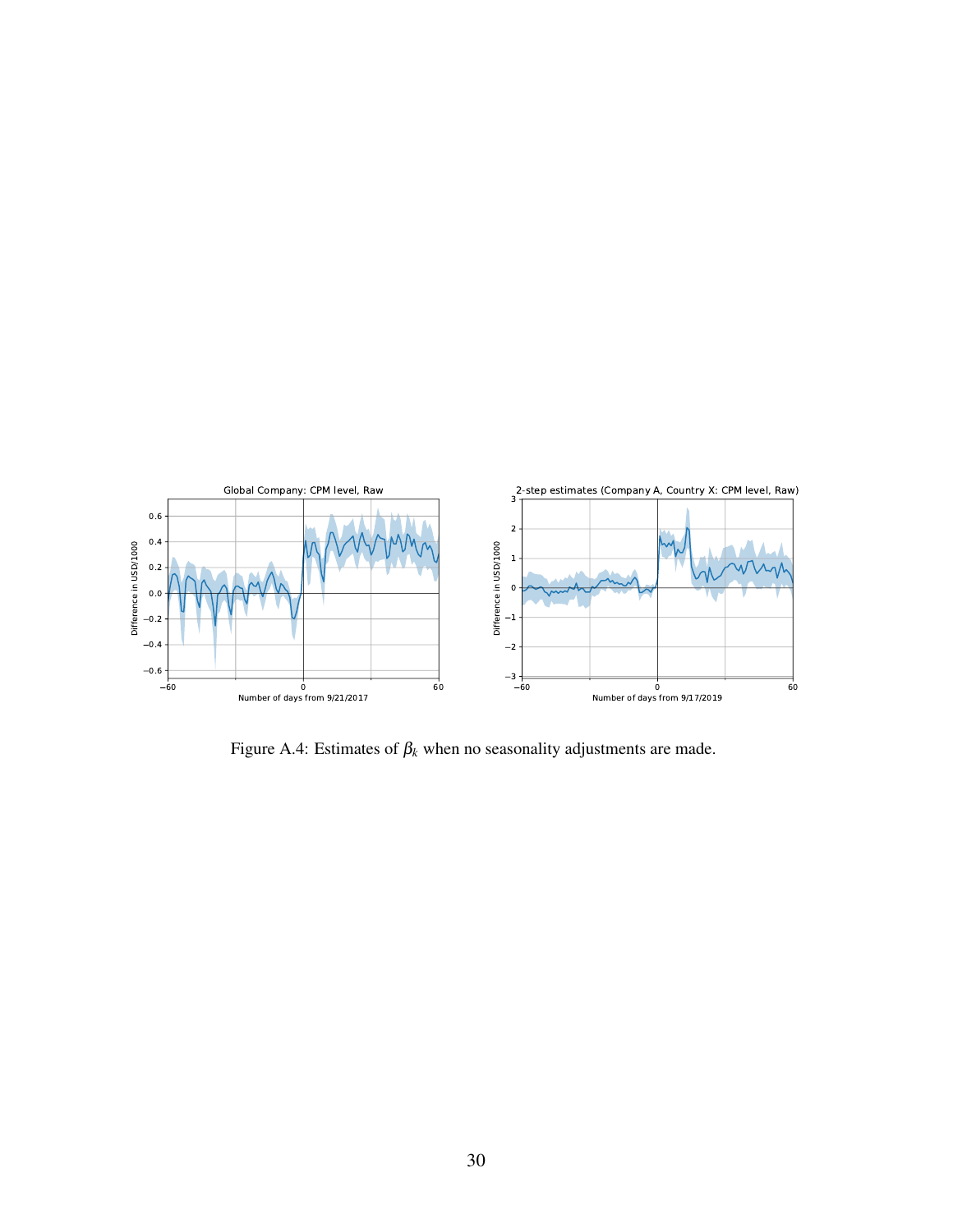## A.4 Falsification Test with Hypothetical Event Dates

<span id="page-30-0"></span>

Figure A.5: Estimated effects of hypothetical format change on average price. Hypothetical change dates are set as one year before the actual format changes.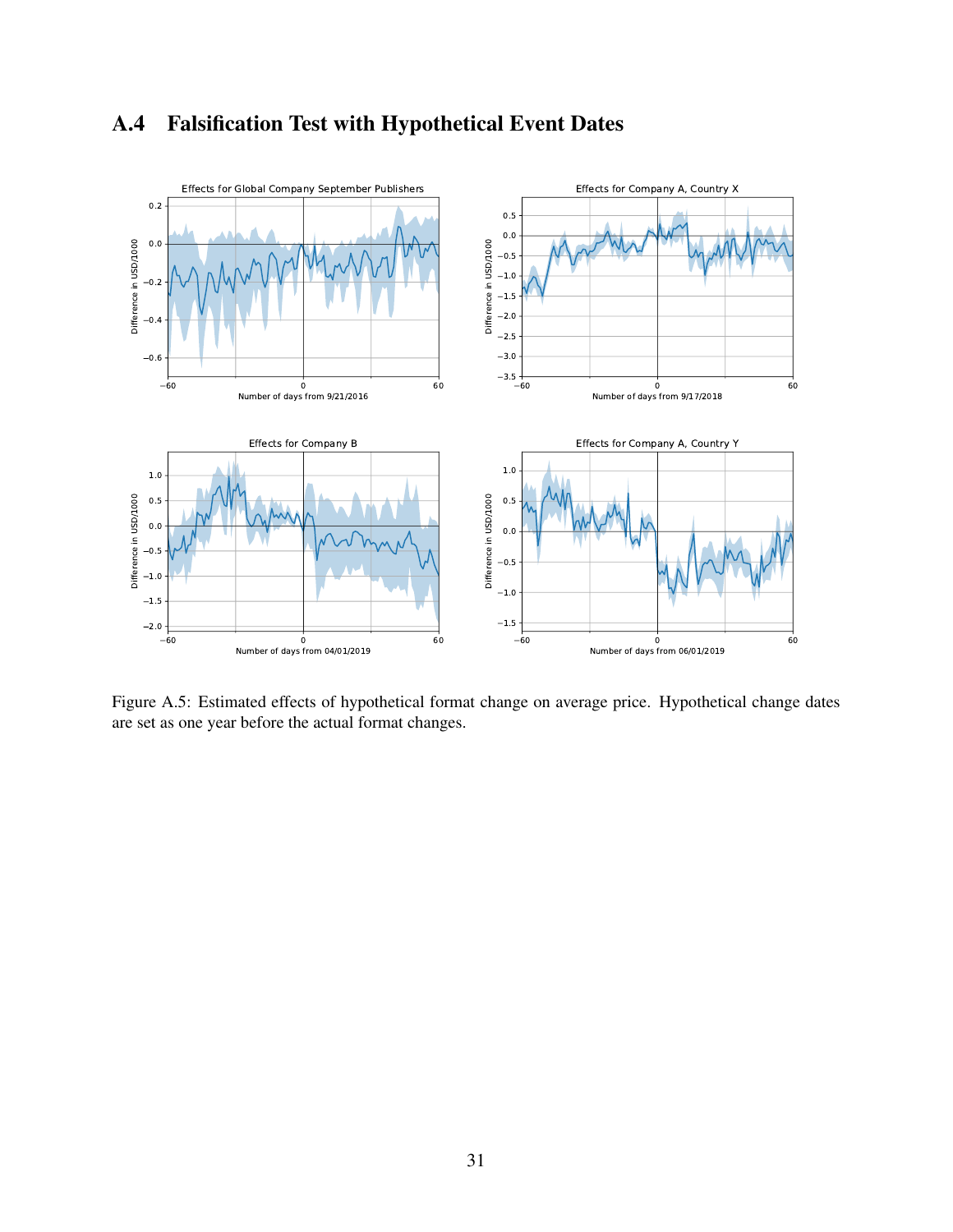# B Supplementary Figures on Ad Campaign Budgets

<span id="page-31-0"></span>

Figure B.1: Cumulative percentage of treated publishers' revenue from ad campaigns that used Xandr's DSP service. The horizontal axis represents the share of treated publishers within each ad campaign's spending, rounded to the nearest multiple of 10%. The revenue and share are computed separately for 30 days before the format change ("Pre") and for 30 days after it ("Post").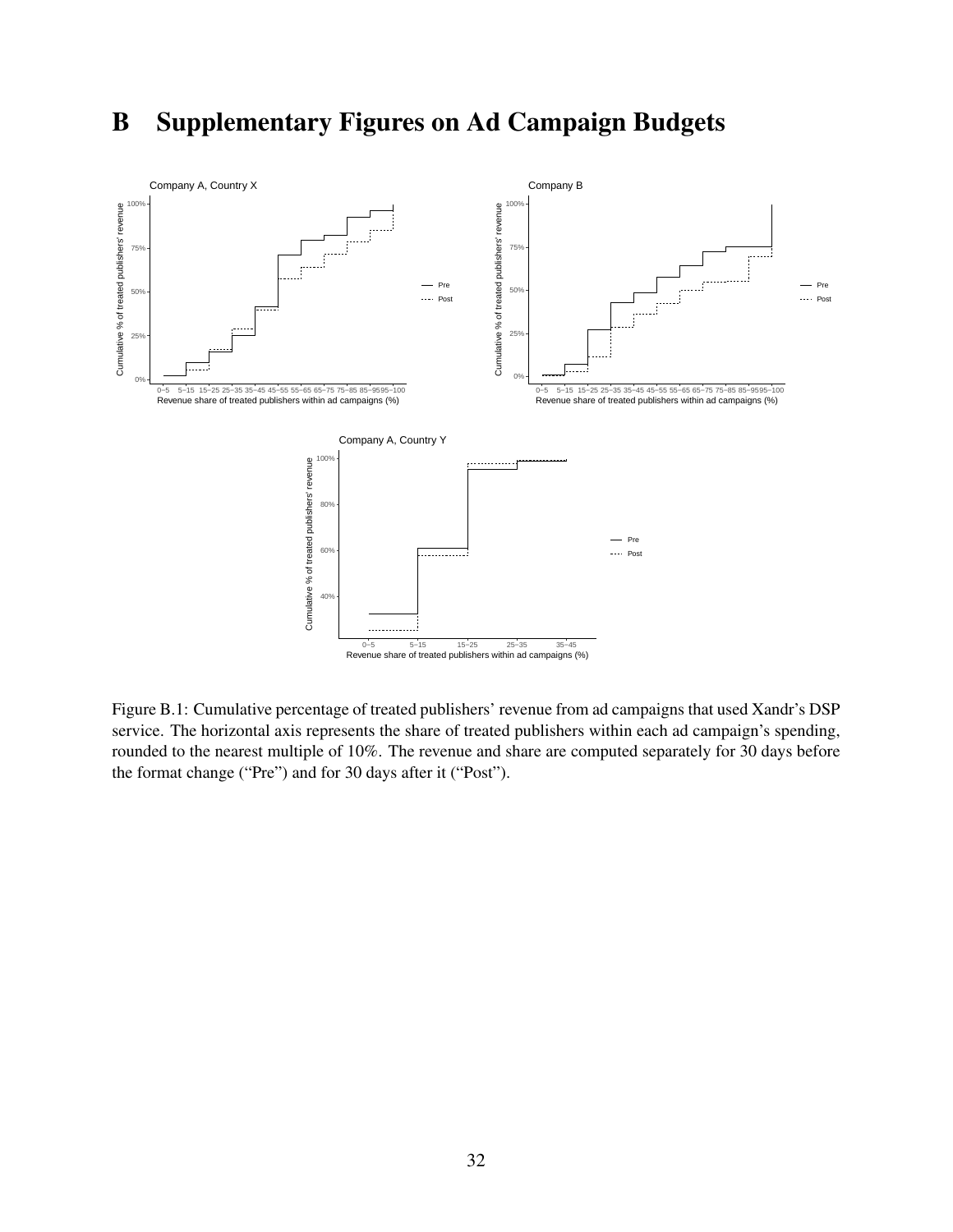<span id="page-32-0"></span>

Figure B.2: Histogram of growth rates of bidders' spending on treated publishers from 7 days before format change to 7 days after, color-coded by the importance of each bidder in treated publishers' revenue during the 7-day period before change ("AppNexus/Xandr" indicates the AppNexus/Xandr bidder as explained in Section [4\)](#page-19-0).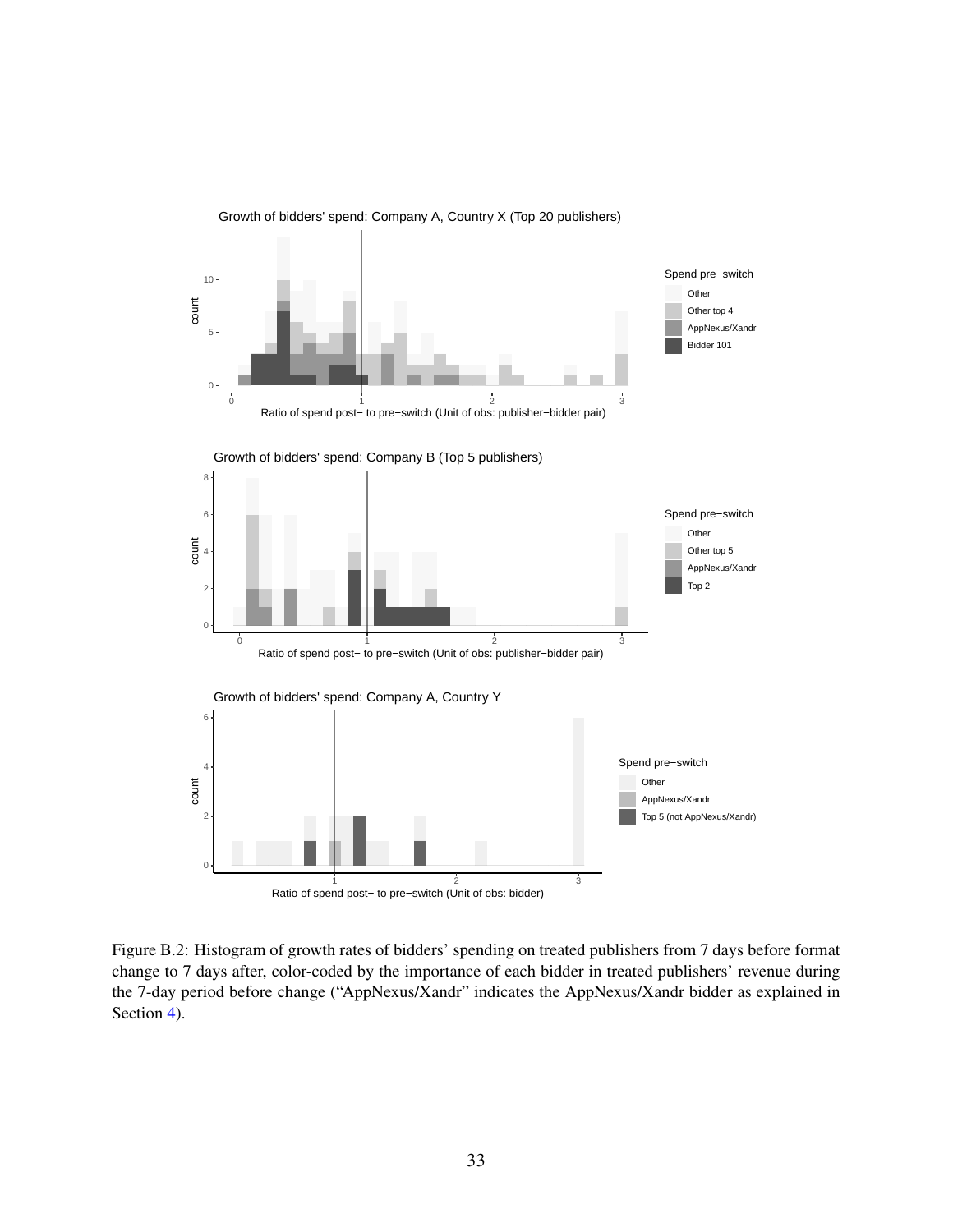# C Bidder Heterogeneity

<span id="page-33-0"></span>

Figure C.1: Estimated increase in bidders' spending on the Global Company September Publishers, separately for "large," "medium," and "small" bidders. Bidders are classified as "large" if their share of September Publishers' aggregate revenue during the 30 days before the format change date (September 21, 2017) is above 10%, "medium" if the share is above 1%, and "small" if the share is below 1%.